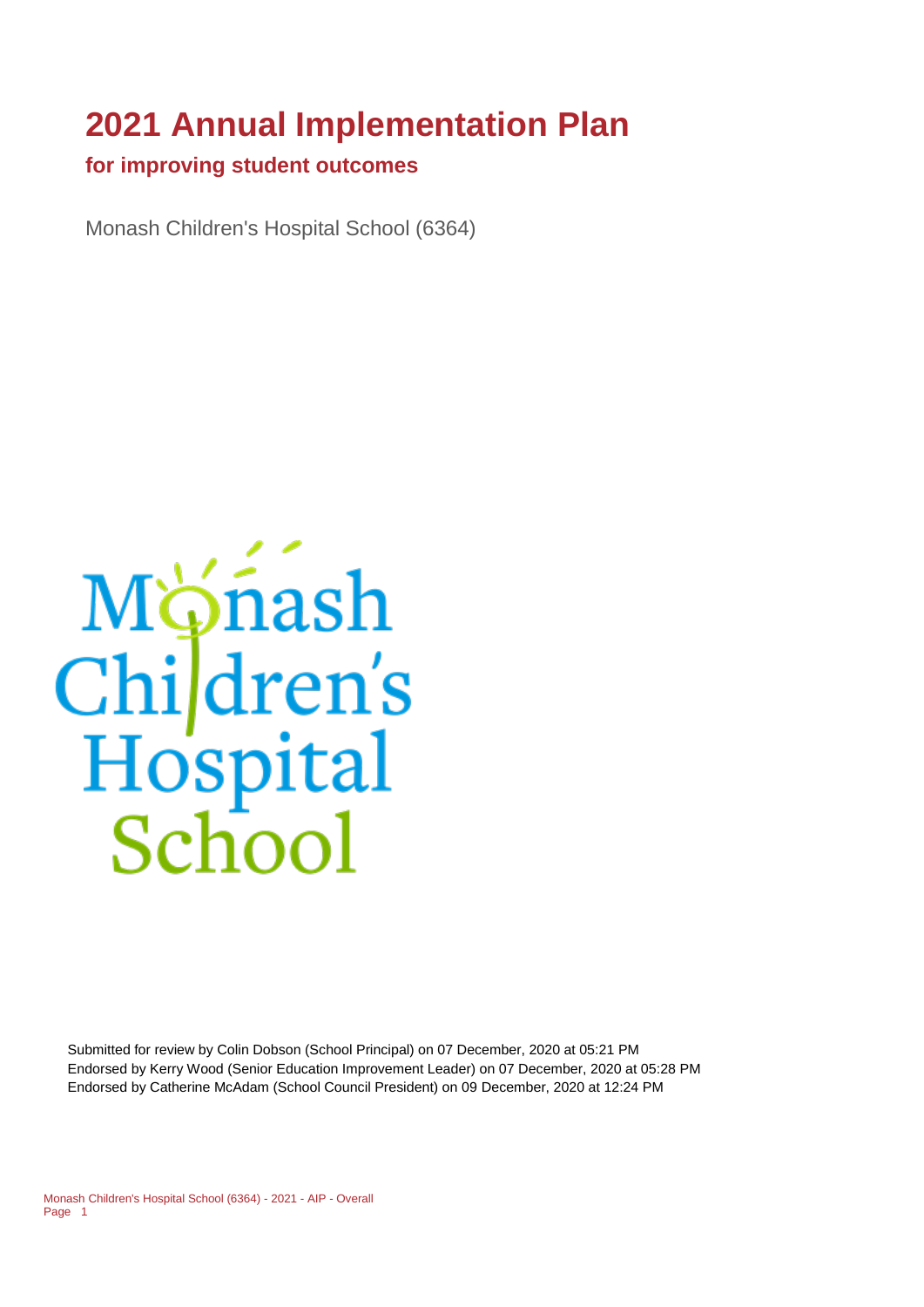# **Self-evaluation Summary - 2021**

Monash Children's Hospital School (6364)

|                                                    |  | <b>FISO Improvement Model Dimensions</b><br>The 6 High-impact Improvement Initiatives are<br>highlighted below in red. | <b>Self-evaluation Level</b>      | <b>Evidence and Analysis</b> |
|----------------------------------------------------|--|------------------------------------------------------------------------------------------------------------------------|-----------------------------------|------------------------------|
|                                                    |  | Building practice excellence                                                                                           | Evolving moving towards Embedding |                              |
| 르.<br>and<br>Excellence<br>teaching an<br>learning |  | Curriculum planning and assessment                                                                                     | Evolving moving towards Embedding |                              |
|                                                    |  | Evidence-based high-impact teaching<br>strategies                                                                      | Evolving                          |                              |
|                                                    |  | Evaluating impact on learning                                                                                          | Evolving                          |                              |

| Professional<br>leadership | Building leadership teams           | Evolving moving towards Embedding |  |
|----------------------------|-------------------------------------|-----------------------------------|--|
|                            | Instructional and shared leadership | Embedding                         |  |
|                            | Strategic resource management       | Embedding                         |  |
|                            | Vision, values and culture          | Embedding                         |  |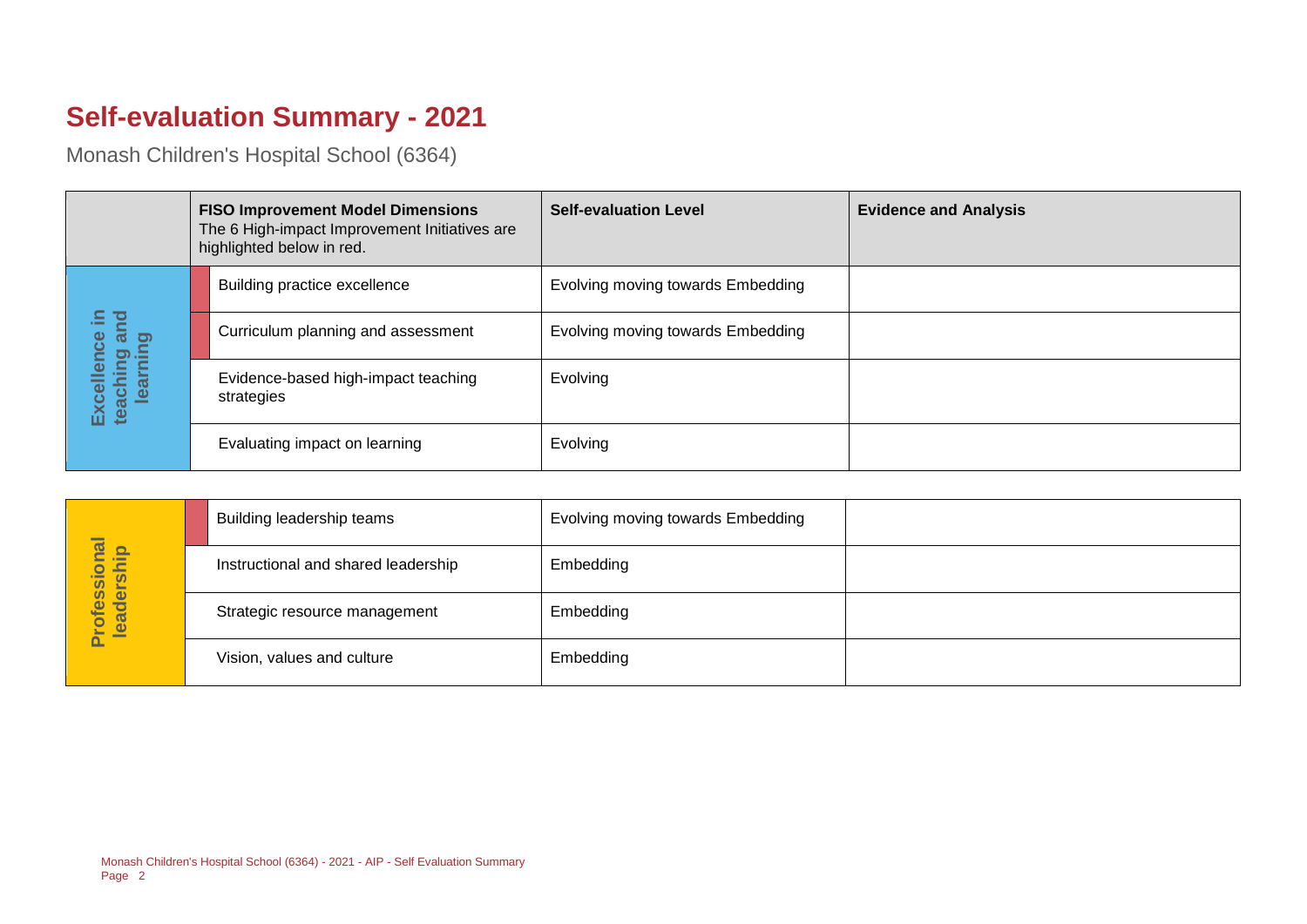| ĬŌ<br>limate<br>ஜ<br><u>ے</u><br>▬<br>lear<br>$\bullet$<br>ositil | Empowering students and building school<br>pride | Evolving  |  |
|-------------------------------------------------------------------|--------------------------------------------------|-----------|--|
|                                                                   | Setting expectations and promoting inclusion     | Embedding |  |
|                                                                   | Health and wellbeing                             | Evolving  |  |
|                                                                   | Intellectual engagement and self-awareness       | Evolving  |  |

| $\equiv$<br>е<br>Ξ<br><u>ත</u><br>▬<br>$\bullet$<br>►<br>engageme<br>learnir<br>ō<br>ပ | <b>Building communities</b>                     | Evolving  |  |
|----------------------------------------------------------------------------------------|-------------------------------------------------|-----------|--|
|                                                                                        | Global citizenship                              | Evolving  |  |
|                                                                                        | Networks with schools, services and<br>agencies | Embedding |  |
|                                                                                        | Parents and carers as partners                  | Evolving  |  |

|                                        | Empowering students and building school<br>pride                                |                                                                 | Evolving                                                                                                                                                                                                                                               |                                                                                                                                                                                                                                                                                                                                                                                                                                                                                                                                                                                                                                                                                                                                                                                                                                                                             |
|----------------------------------------|---------------------------------------------------------------------------------|-----------------------------------------------------------------|--------------------------------------------------------------------------------------------------------------------------------------------------------------------------------------------------------------------------------------------------------|-----------------------------------------------------------------------------------------------------------------------------------------------------------------------------------------------------------------------------------------------------------------------------------------------------------------------------------------------------------------------------------------------------------------------------------------------------------------------------------------------------------------------------------------------------------------------------------------------------------------------------------------------------------------------------------------------------------------------------------------------------------------------------------------------------------------------------------------------------------------------------|
| learning                               | Setting expectations and promoting inclusion                                    |                                                                 | Embedding                                                                                                                                                                                                                                              |                                                                                                                                                                                                                                                                                                                                                                                                                                                                                                                                                                                                                                                                                                                                                                                                                                                                             |
| Positive climate for                   | Health and wellbeing                                                            |                                                                 | Evolving                                                                                                                                                                                                                                               |                                                                                                                                                                                                                                                                                                                                                                                                                                                                                                                                                                                                                                                                                                                                                                                                                                                                             |
|                                        | Intellectual engagement and self-awareness                                      |                                                                 | Evolving                                                                                                                                                                                                                                               |                                                                                                                                                                                                                                                                                                                                                                                                                                                                                                                                                                                                                                                                                                                                                                                                                                                                             |
|                                        |                                                                                 |                                                                 |                                                                                                                                                                                                                                                        |                                                                                                                                                                                                                                                                                                                                                                                                                                                                                                                                                                                                                                                                                                                                                                                                                                                                             |
|                                        | <b>Building communities</b>                                                     |                                                                 | Evolving                                                                                                                                                                                                                                               |                                                                                                                                                                                                                                                                                                                                                                                                                                                                                                                                                                                                                                                                                                                                                                                                                                                                             |
|                                        | Global citizenship                                                              |                                                                 | Evolving                                                                                                                                                                                                                                               |                                                                                                                                                                                                                                                                                                                                                                                                                                                                                                                                                                                                                                                                                                                                                                                                                                                                             |
| engagement in<br>Community<br>learning | Networks with schools, services and<br>agencies                                 |                                                                 | Embedding                                                                                                                                                                                                                                              |                                                                                                                                                                                                                                                                                                                                                                                                                                                                                                                                                                                                                                                                                                                                                                                                                                                                             |
|                                        | Parents and carers as partners                                                  |                                                                 | Evolving                                                                                                                                                                                                                                               |                                                                                                                                                                                                                                                                                                                                                                                                                                                                                                                                                                                                                                                                                                                                                                                                                                                                             |
|                                        |                                                                                 |                                                                 |                                                                                                                                                                                                                                                        |                                                                                                                                                                                                                                                                                                                                                                                                                                                                                                                                                                                                                                                                                                                                                                                                                                                                             |
| Enter your reflective comments         |                                                                                 | Children's Hospital.<br>the SSP, AIP, PDP's and daily practice. |                                                                                                                                                                                                                                                        | The major focus for MCHS continues to be around developing a rich and relevant teaching and learning program for all<br>students in our care. We have set up processes and procedures to allow us to provide greater consistency of practices<br>when working with students, families and base schools. The school is seen as a significant stakeholder within the Monash<br>The professional learning program has effectively built teacher capacity across a wide range of education and health<br>domains. The professional learning program focused on the areas of: literacy, numeracy and RRRR. Every child has a<br>personalised program developed for them and this has been tailored to meet their individual needs. This Strategic Plan<br>forms the platform from which we build our programs, systems and structures and there has been close alignment between |
| <b>Considerations for 2021</b>         |                                                                                 |                                                                 | The building of 'teacher capacity' will be a major focus and this will continue to be developed through the comprehensive<br>professional learning program that is provided at MCHS. In 2021 the school will further develop the teaching and learning |                                                                                                                                                                                                                                                                                                                                                                                                                                                                                                                                                                                                                                                                                                                                                                                                                                                                             |
| Page 3                                 | Monash Children's Hospital School (6364) - 2021 - AIP - Self Evaluation Summary |                                                                 |                                                                                                                                                                                                                                                        |                                                                                                                                                                                                                                                                                                                                                                                                                                                                                                                                                                                                                                                                                                                                                                                                                                                                             |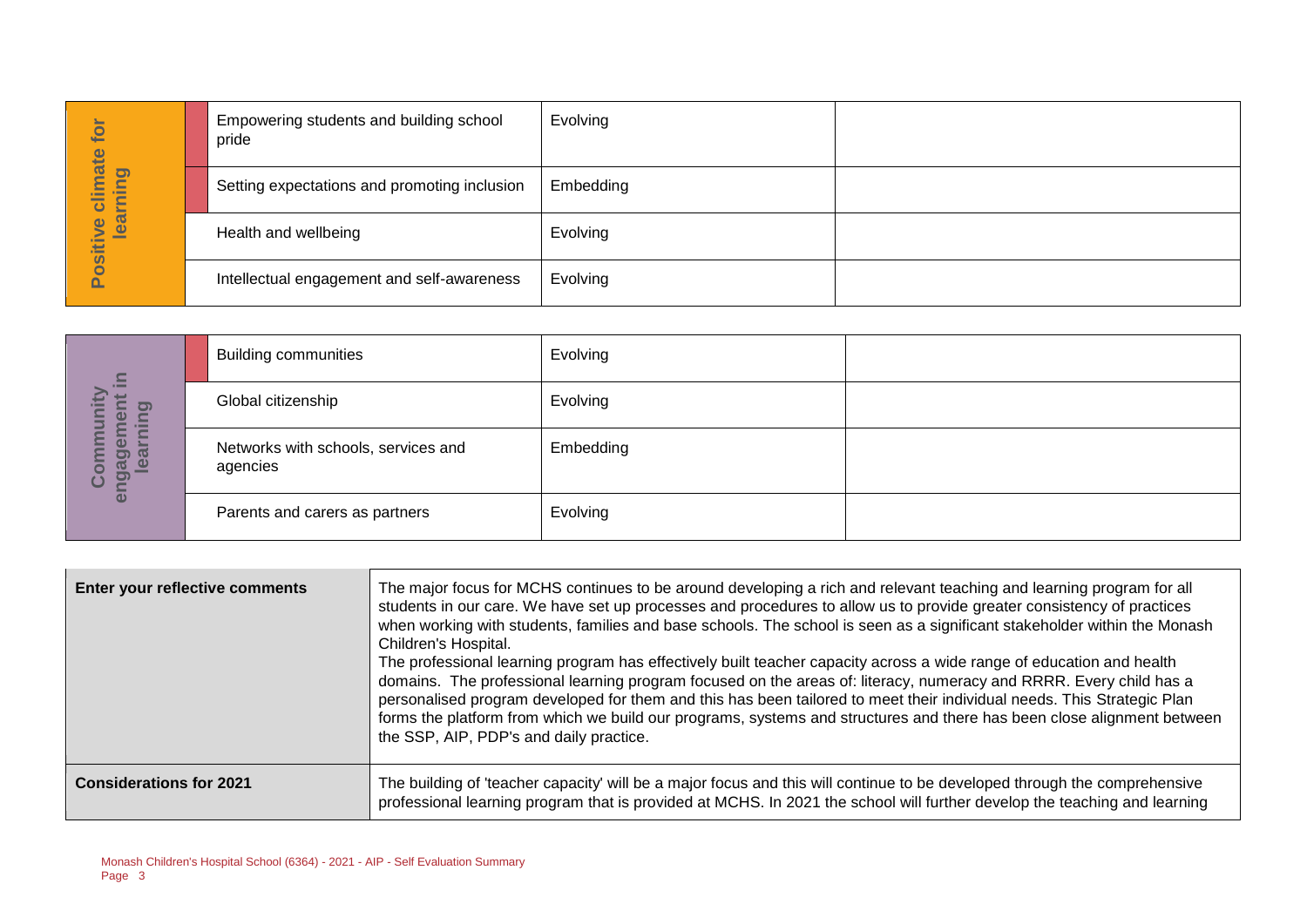|                                  | program with a major focus on developing a highly effective personalised program for every student. The culture of the<br>school has evolved in the third year of operation and it is imperative that all staff members continue to immerse themselves<br>in the hospital and school setting. Aligning health and education is of paramount importance. Staffing was initially built<br>around the inpatient needs and in 2021 this will be broadened to include greater support for outpatient/outreach patients<br>and programs especially with young people involved with ELMHS and VPRS. MCHS will also continue to support staff in the<br>area of well-being to ensure that staff have the ongoing capacity, confidence and skill to work in this sensitive and at times<br>stressful health environment. Policies, procedures and processes which direct and focus our daily work will continually be<br>reviewed and refined. |
|----------------------------------|---------------------------------------------------------------------------------------------------------------------------------------------------------------------------------------------------------------------------------------------------------------------------------------------------------------------------------------------------------------------------------------------------------------------------------------------------------------------------------------------------------------------------------------------------------------------------------------------------------------------------------------------------------------------------------------------------------------------------------------------------------------------------------------------------------------------------------------------------------------------------------------------------------------------------------------|
| Documents that support this plan |                                                                                                                                                                                                                                                                                                                                                                                                                                                                                                                                                                                                                                                                                                                                                                                                                                                                                                                                       |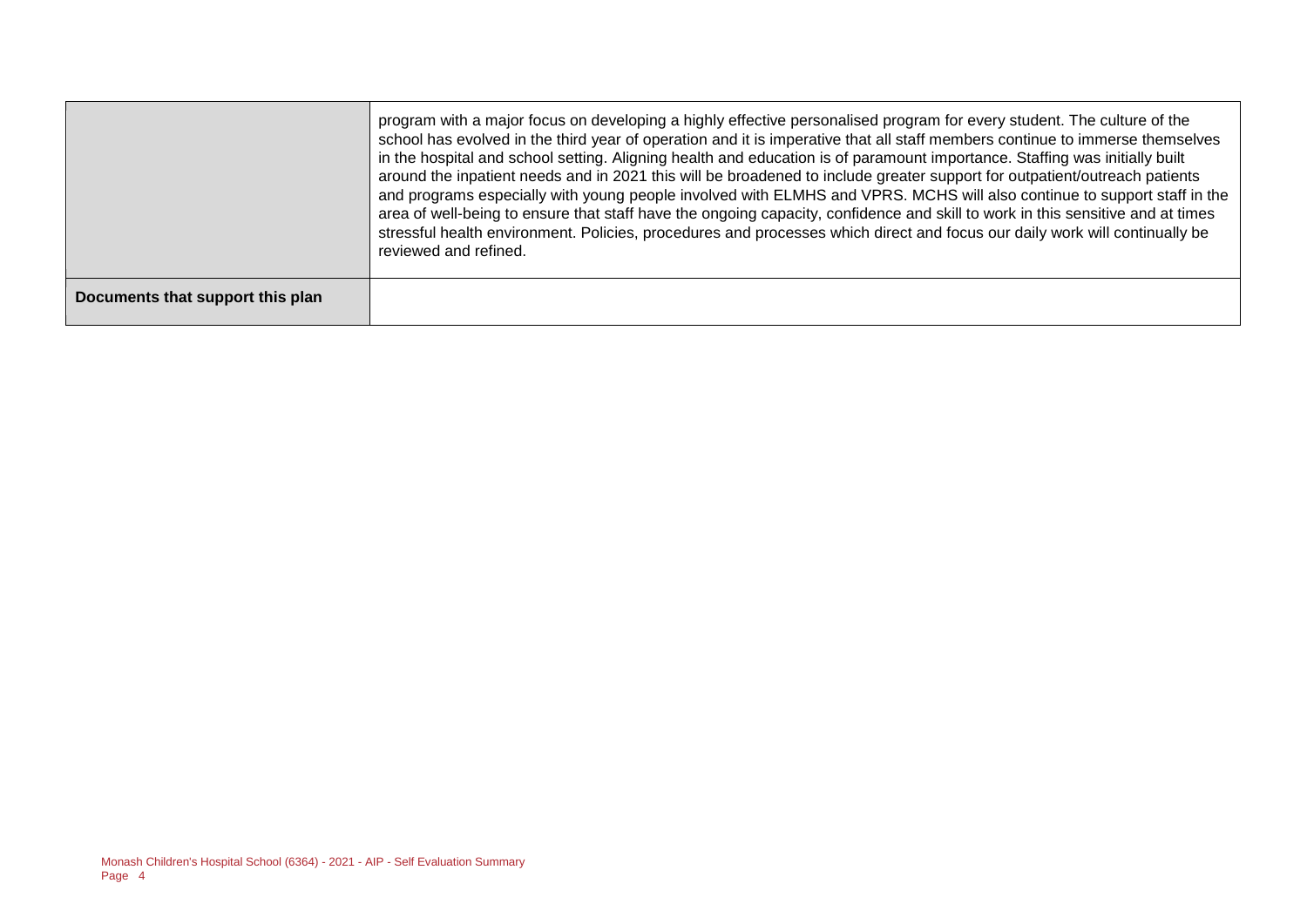# **SSP Goals Targets and KIS**

| Goal 1                                                                          | 2021 Priorities Goal                                                                                                                                                                                                                                                                                                                                                                                                                                                                                                                                                                                        |
|---------------------------------------------------------------------------------|-------------------------------------------------------------------------------------------------------------------------------------------------------------------------------------------------------------------------------------------------------------------------------------------------------------------------------------------------------------------------------------------------------------------------------------------------------------------------------------------------------------------------------------------------------------------------------------------------------------|
| Target 1.1                                                                      | Support for the 2021 Priorities<br>To increase the percentage of positive student survey response<br>Increase the percentage of positive staff survey responses<br>Increase the percentage of positive parents/carer's survey responses<br>MCHS procedures and processes are developed and document<br>Students sustain their engagement in their regular educational setting<br>Teacher PDP process - documentation completed by all teachers and goals are directly aligned to the SSP and<br>AIP<br>MCHS whole school approach to teaching and learning is further developed, documented and transparent |
|                                                                                 | ILP's and Educational Plans are developed for all students<br>Document Outreach relationships and partnerships that have been formed with MCHS<br>Capture data around 'occurrences of service' across the range of MCHS services<br>Methodologies and policies around wellbeing and engagement are developed, implemented and documented<br>All budget lines meet targets and are in surplus                                                                                                                                                                                                                |
| <b>Key Improvement Strategy 1.a</b><br><b>Building practice excellence</b>      | Learning, catch-up and extension priority                                                                                                                                                                                                                                                                                                                                                                                                                                                                                                                                                                   |
| Key Improvement Strategy 1.b<br>Setting expectations and promoting<br>inclusion | Happy, active and healthy kids priority                                                                                                                                                                                                                                                                                                                                                                                                                                                                                                                                                                     |
| <b>Key Improvement Strategy 1.c</b><br><b>Building communities</b>              | Connected schools priority                                                                                                                                                                                                                                                                                                                                                                                                                                                                                                                                                                                  |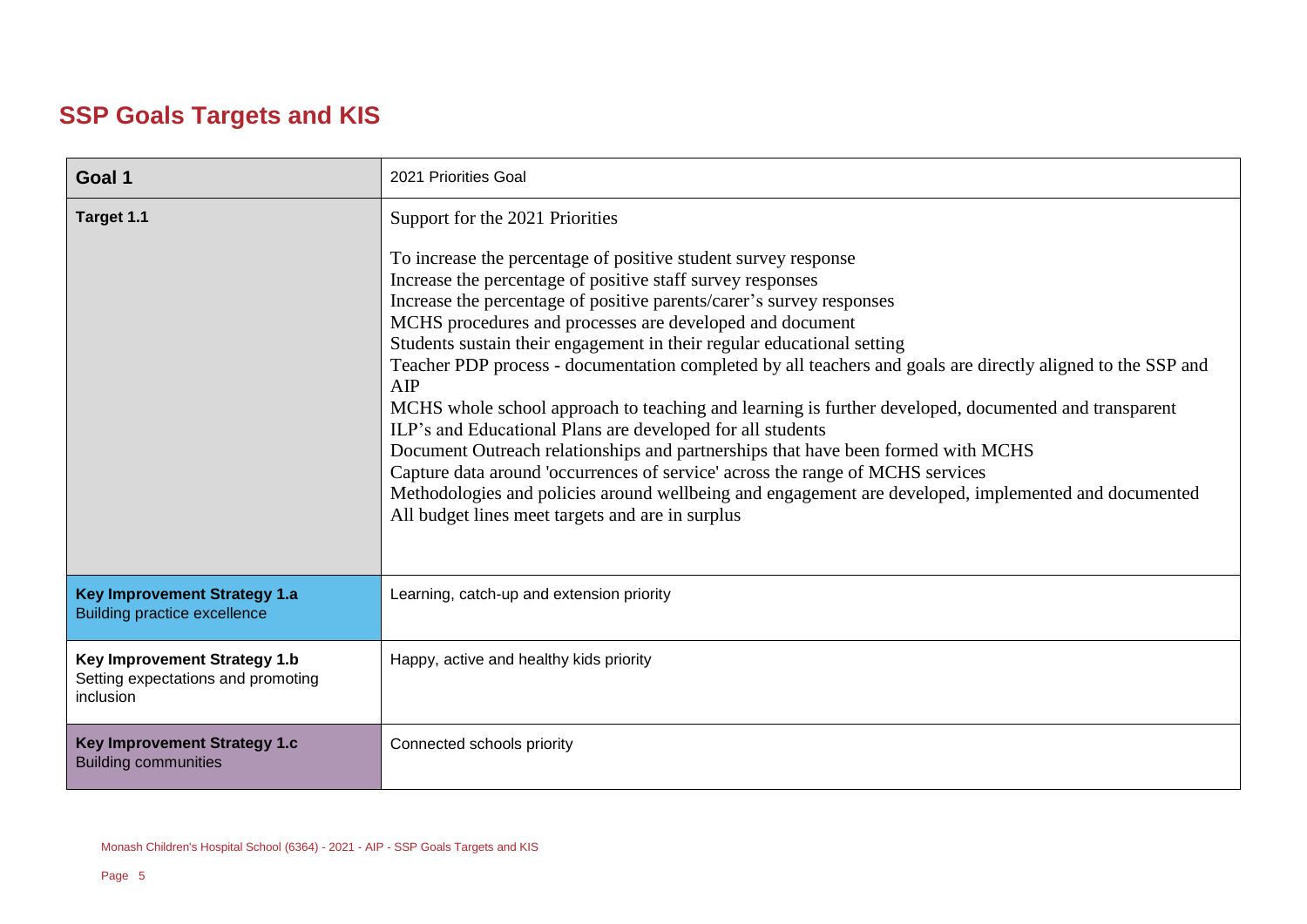| Goal 2                                                                     | To achieve a targeted personalised learning program for every student                                                                                                                                                                                                                                                                                                                                                                                                                                                                                                                                                                                                            |
|----------------------------------------------------------------------------|----------------------------------------------------------------------------------------------------------------------------------------------------------------------------------------------------------------------------------------------------------------------------------------------------------------------------------------------------------------------------------------------------------------------------------------------------------------------------------------------------------------------------------------------------------------------------------------------------------------------------------------------------------------------------------|
| Target 2.1                                                                 | To increase the percentage of positive student survey response<br>Increase the percentage of positive staff survey responses<br>Increase the percentage of positive parents/ carers survey responses<br>MCHS procedures and processes are developed and documented<br>Student Case studies are completed<br>That students sustain their engagement in their regular educational setting<br>Teacher PDP process - documentation completed by all teachers and goals are directly aligned to the SSP and<br>AIP<br>MCHS whole school approach to teaching and learning is developed, documented and transparent<br>ILP's and Educational Plans/Maps are developed for all students |
| <b>Key Improvement Strategy 2.a</b><br><b>Building practice excellence</b> | For all MCHS teachers to develop knowledge and understanding of assessment strategies to inform teaching and<br>learning.                                                                                                                                                                                                                                                                                                                                                                                                                                                                                                                                                        |
| <b>Key Improvement Strategy 2.b</b><br><b>Building practice excellence</b> | Teachers work collaboratively to plan and deliver a responsive teaching and learning program for every child                                                                                                                                                                                                                                                                                                                                                                                                                                                                                                                                                                     |
| Goal 3                                                                     | To strengthen MCHS as a safe, supportive and inclusive learning community                                                                                                                                                                                                                                                                                                                                                                                                                                                                                                                                                                                                        |
| Target 3.1                                                                 | Develop student/staff and parent/carers surveys<br>Student/staff and parent/carers survey responses are positive<br>Document Outreach relationships and partnerships that have been formed with MCHS<br>Capture data around 'occurrences of service' across the range of services that MCHS supports<br>PDP's for all staff accurately capture their professional learning experiences in regard to wellbeing/welfare<br>Document inclusivity and differentiated professional learning programs that are offered to staff<br>Student Case Studies are completed                                                                                                                  |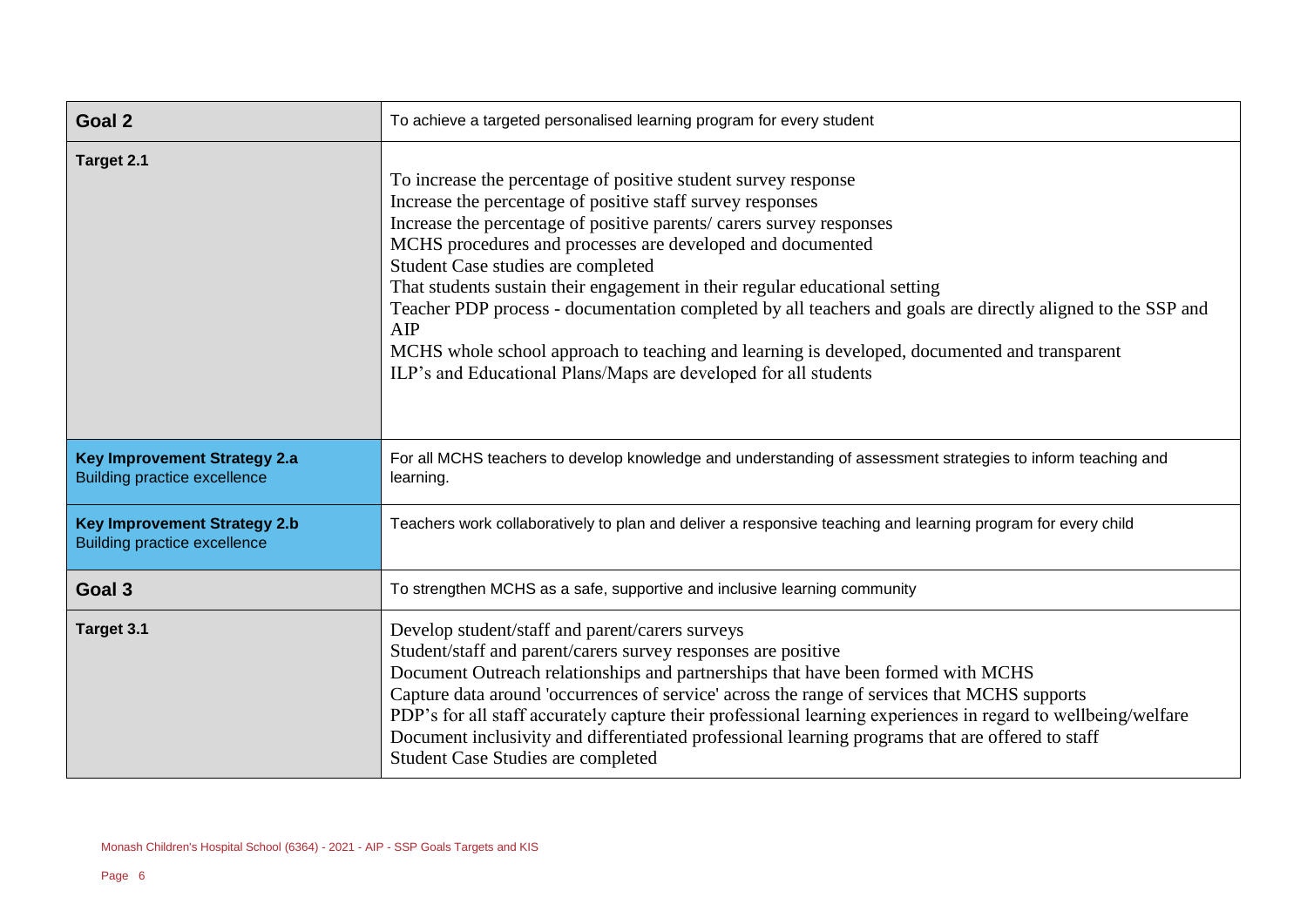|                                                                                        | Develop, implement and document the programs and practices around student's learning - RRRR<br>Methodologies and policies around Wellbeing are developed, implemented and documented                                                                                                                                                                                                                                                                                                                                                                                                |
|----------------------------------------------------------------------------------------|-------------------------------------------------------------------------------------------------------------------------------------------------------------------------------------------------------------------------------------------------------------------------------------------------------------------------------------------------------------------------------------------------------------------------------------------------------------------------------------------------------------------------------------------------------------------------------------|
| Key Improvement Strategy 3.a<br>Setting expectations and promoting<br>inclusion        | To actively engage students in Rights Resilience and Respectful Relationships by embedding it across MCHS.                                                                                                                                                                                                                                                                                                                                                                                                                                                                          |
| Key Improvement Strategy 3.b<br>Setting expectations and promoting<br><i>inclusion</i> | To build a culture that values and nurtures student voice, agency and leadership.                                                                                                                                                                                                                                                                                                                                                                                                                                                                                                   |
| Goal 4                                                                                 | To provide an allocation of resources (human, financial, time space, material) that promote optimal student outcomes<br>(achievement, engagement, wellbeing)                                                                                                                                                                                                                                                                                                                                                                                                                        |
| Target 4.1                                                                             | Leadership structure is finalised for MCHS<br>Data of occurrences of services to each ward/unit and outreach program is captured<br>Professional learning program includes comprehensive induction program for all staff<br>All budget lines meet targets and are in surplus<br>Professional learning program is documented<br>Professional learning program is directly linked to health and education needs<br>Staff members survey results are positive<br>ICT resources are installed and operational<br>Data gathered about occurrences of school to school video conferencing |
| Key Improvement Strategy 4.a<br><b>Building communities</b>                            | Develop our return to school/education processes to actively support MCHS students in the community (MCH and<br>ELMHS)                                                                                                                                                                                                                                                                                                                                                                                                                                                              |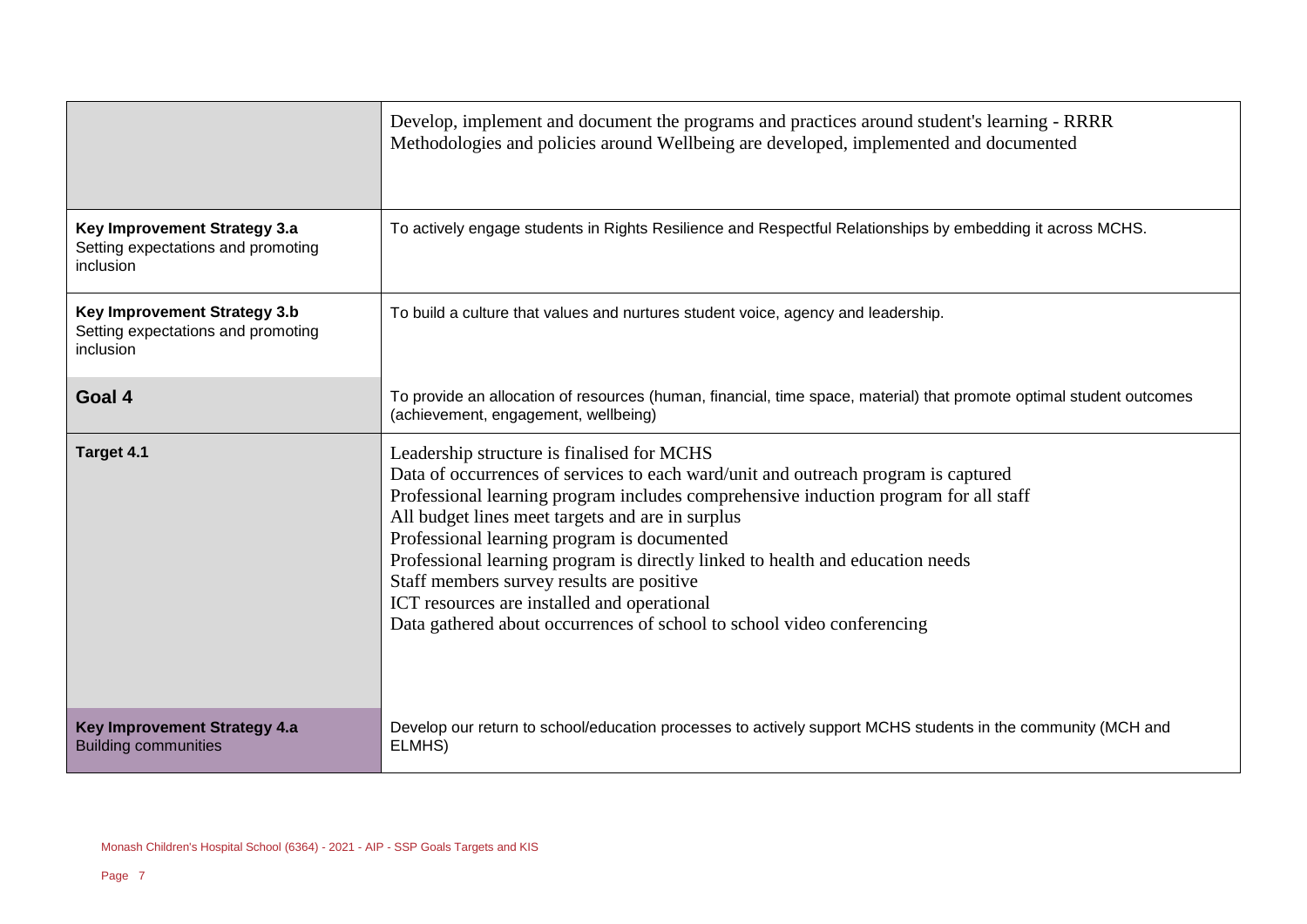Monash Children's Hospital School (6364) - 2021 - AIP - SSP Goals Targets and KIS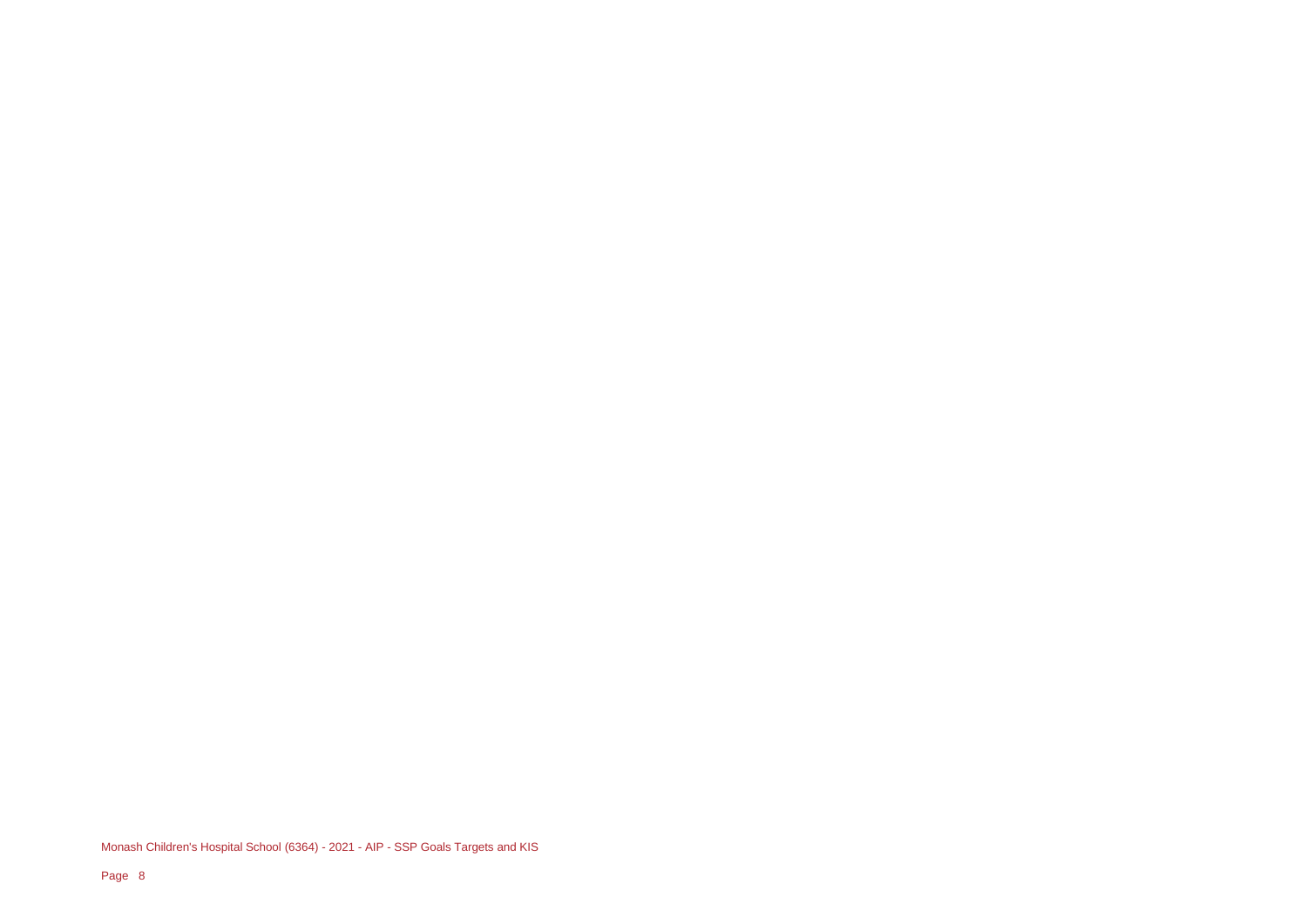### **Select Annual Goals and KIS**

| <b>Four Year Strategic Goals</b> | Is this<br>selected for<br>focus this<br>year? | <b>Four Year Strategic Targets</b>                                                                                                                                                                                                                                                                                                                                                                                                                                                                                                                                                                                                                                                                                                                                                                                                                                                                                                                                                                                                 | 12 month target<br>The 12 month target is an incremental step<br>towards meeting the 4-year target, using the<br>same data set.                                                                                                                                                                                                                                                                                                                                                                                                                                                                                                                                                        |
|----------------------------------|------------------------------------------------|------------------------------------------------------------------------------------------------------------------------------------------------------------------------------------------------------------------------------------------------------------------------------------------------------------------------------------------------------------------------------------------------------------------------------------------------------------------------------------------------------------------------------------------------------------------------------------------------------------------------------------------------------------------------------------------------------------------------------------------------------------------------------------------------------------------------------------------------------------------------------------------------------------------------------------------------------------------------------------------------------------------------------------|----------------------------------------------------------------------------------------------------------------------------------------------------------------------------------------------------------------------------------------------------------------------------------------------------------------------------------------------------------------------------------------------------------------------------------------------------------------------------------------------------------------------------------------------------------------------------------------------------------------------------------------------------------------------------------------|
| 2021 Priorities Goal             | Yes                                            | Support for the 2021 Priorities<br>To increase the percentage of positive student survey<br>response<br>Increase the percentage of positive staff survey responses<br>Increase the percentage of positive parents/carers survey<br>responses<br>MCHS procedures and processes are developed and<br>document<br>Students sustain their engagement in their regular educational<br>setting<br>Teacher PDP process - documentation completed by all<br>teachers and goals are directly aligned to the SSP and AIP<br>MCHS whole school approach to teaching and learning is<br>further developed, documented and transparent<br>ILP's and Educational Plans are developed for all students<br>Document Outreach relationships and partnerships that have<br>been formed with MCHS<br>Capture data around 'occurrences of service' across the range<br>of MCHS services<br>Methodologies and policies around wellbeing and<br>engagement are developed, implemented and documented<br>All budget lines meet targets and are in surplus | 100% of students who are engaged with<br>MCHS have a targeted personalised<br>learning program.<br><b>Staff Survey Results:</b><br><b>Understand Formative Assessment to</b><br>70%<br>Collaborate to Plan Curriculum to 80%.<br>75% of students will participate in a<br>relevant RRRR activity which will be<br>documented on their learning plan.<br><b>Student Survey Results:</b><br>80% of students will rate student<br>voice/agency at a Rating of 4 or above.<br>School-wide common processes and<br>procedures for RTS are developed and<br>implemented.<br>Alternative educational setting and<br>pathways manual is developed and<br>distributed.<br>Budget is in surplus. |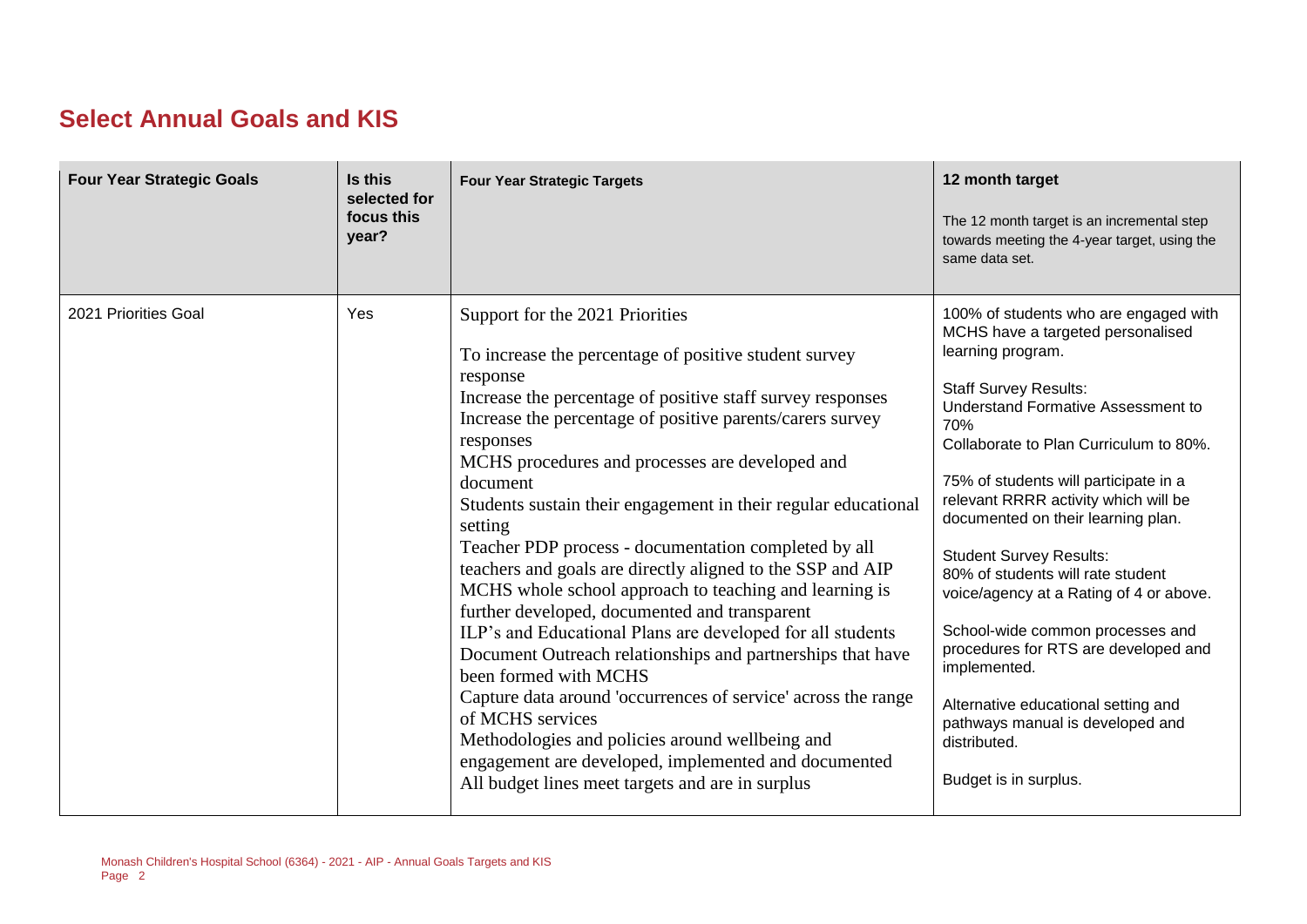| To achieve a targeted personalised<br>learning program for every student        | <b>No</b> | To increase the percentage of positive student survey<br>response<br>Increase the percentage of positive staff survey responses<br>Increase the percentage of positive parents/carers survey<br>responses<br>MCHS procedures and processes are developed and<br>documented<br>Student Case studies are completed<br>That students sustain their engagement in their regular<br>educational setting<br>Teacher PDP process - documentation completed by all<br>teachers and goals are directly aligned to the SSP and AIP<br>MCHS whole school approach to teaching and learning is<br>developed, documented and transparent<br>ILP's and Educational Plans/Maps are developed for all<br>students |  |
|---------------------------------------------------------------------------------|-----------|---------------------------------------------------------------------------------------------------------------------------------------------------------------------------------------------------------------------------------------------------------------------------------------------------------------------------------------------------------------------------------------------------------------------------------------------------------------------------------------------------------------------------------------------------------------------------------------------------------------------------------------------------------------------------------------------------|--|
| To strengthen MCHS as a safe,<br>supportive and inclusive learning<br>community | <b>No</b> | Develop student/staff and parent/carers surveys<br>Student/staff and parent/carers survey responses are positive<br>Document Outreach relationships and partnerships that have<br>been formed with MCHS<br>Capture data around 'occurrences of service' across the range<br>of services that MCHS supports<br>PDP's for all staff accurately capture their professional<br>learning experiences in regard to wellbeing/welfare<br>Document inclusivity and differentiated professional learning<br>programs that are offered to staff                                                                                                                                                             |  |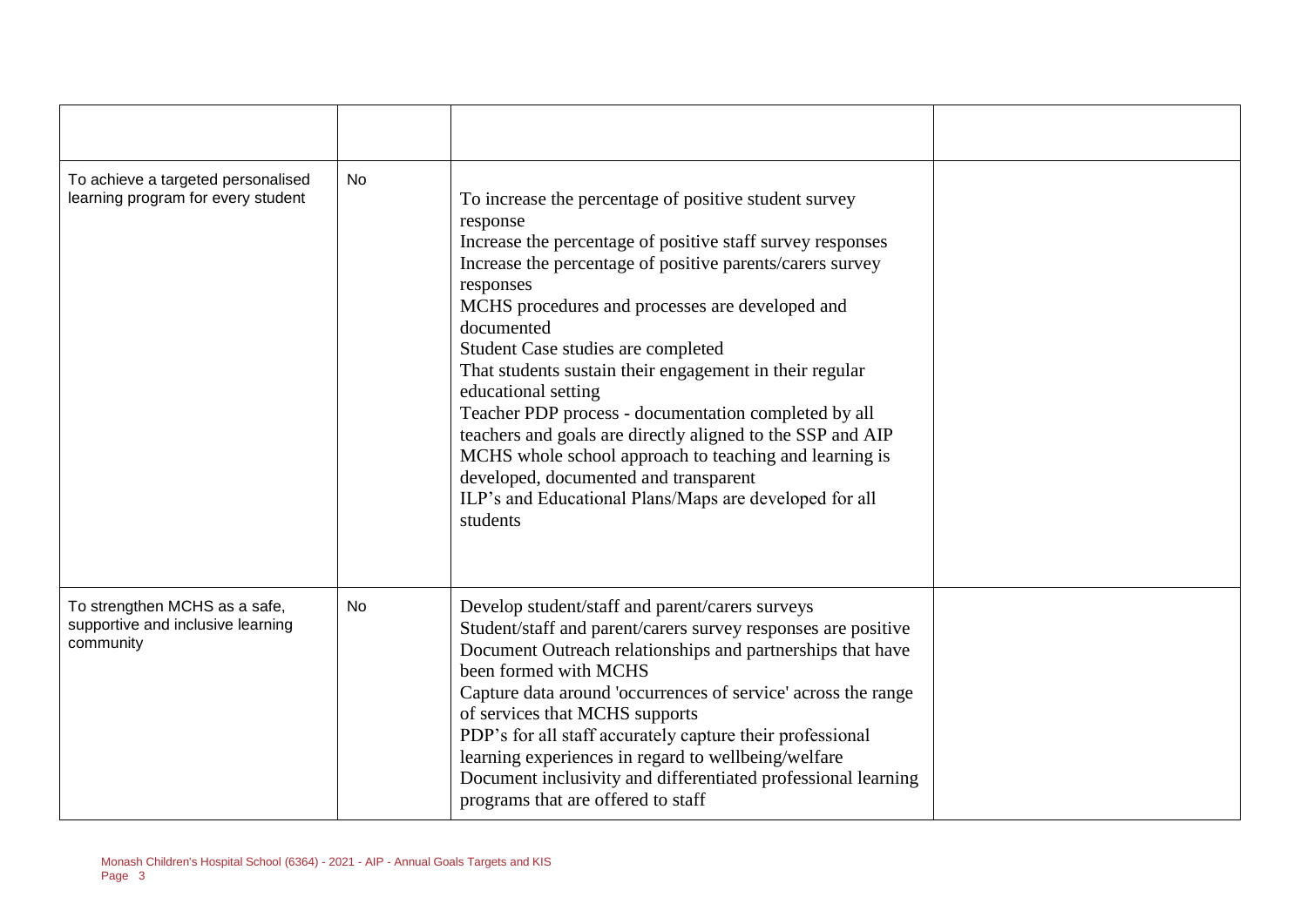|                                                                                                                                                                       |    | <b>Student Case Studies are completed</b><br>Develop, implement and document the programs and<br>practices around student's learning - RRRR<br>Methodologies and policies around Wellbeing are developed,<br>implemented and documented                                                                                                                                                                                                                                                                                                                                                         |  |
|-----------------------------------------------------------------------------------------------------------------------------------------------------------------------|----|-------------------------------------------------------------------------------------------------------------------------------------------------------------------------------------------------------------------------------------------------------------------------------------------------------------------------------------------------------------------------------------------------------------------------------------------------------------------------------------------------------------------------------------------------------------------------------------------------|--|
| To provide an allocation of resources<br>(human, financial, time space,<br>material) that promote optimal<br>student outcomes (achievement,<br>engagement, wellbeing) | No | Leadership structure is finalised for MCHS<br>Data of occurrences of services to each ward/unit and<br>outreach program is captured<br>Professional learning program includes comprehensive<br>induction program for all staff<br>All budget lines meet targets and are in surplus<br>Professional learning program is documented<br>Professional learning program is directly linked to health and<br>education needs<br>Staff members survey results are positive<br>ICT resources are installed and operational<br>Data gathered about occurrences of school to school video<br>conferencing |  |

| Goal 1              | 2021 Priorities Goal                                                                      |
|---------------------|-------------------------------------------------------------------------------------------|
| 12 Month Target 1.1 | 100% of students who are engaged with MCHS have a targeted personalised learning program. |
|                     | <b>Staff Survey Results:</b><br>Understand Formative Assessment to 70%                    |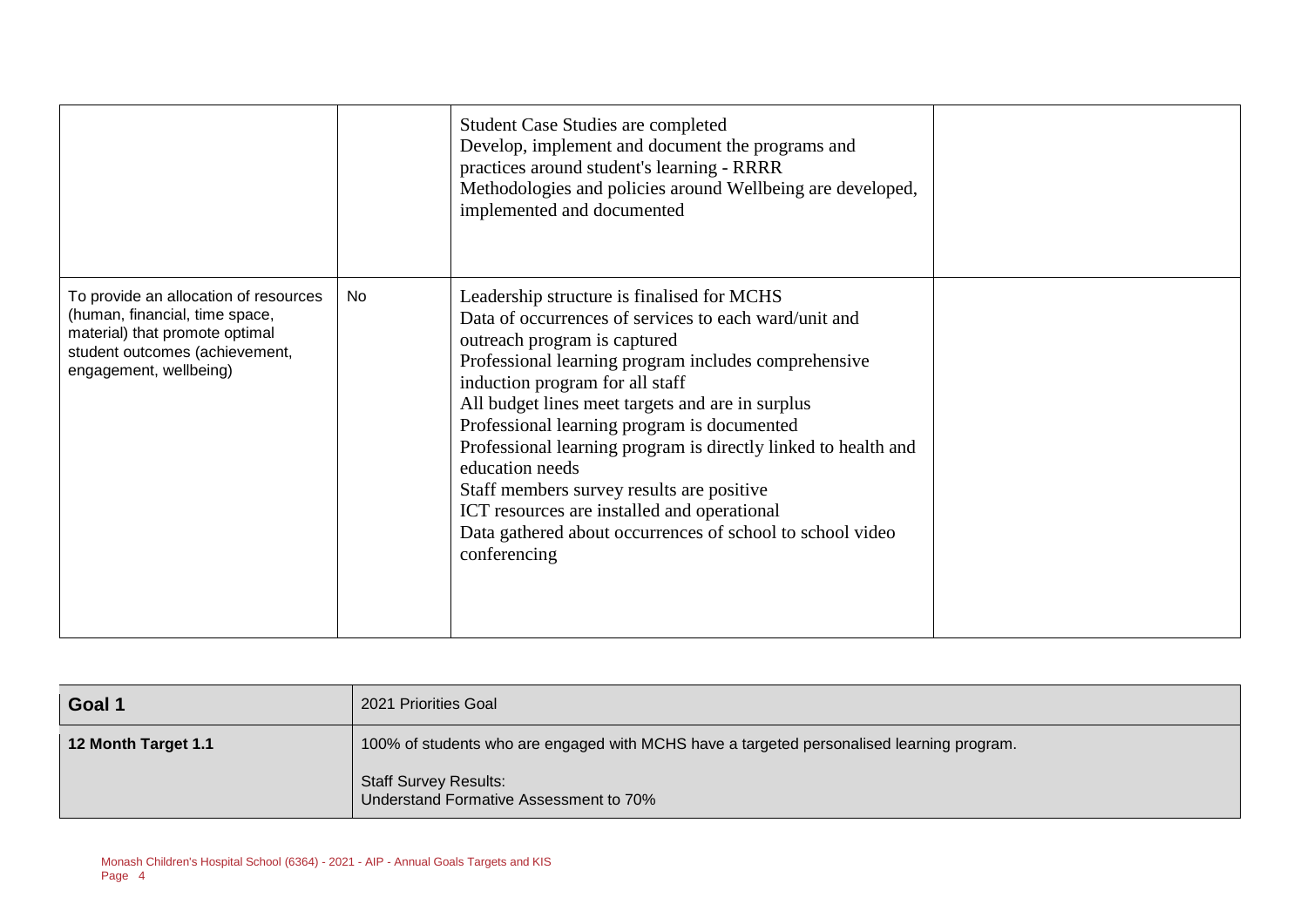|                                                                                                                                                                                                                                                                                           | Collaborate to Plan Curriculum to 80%.<br>75% of students will participate in a relevant RRRR activity which will be documented on their learning plan.<br><b>Student Survey Results:</b><br>80% of students will rate student voice/agency at a Rating of 4 or above.<br>School-wide common processes and procedures for RTS are developed and implemented.<br>Alternative educational setting and pathways manual is developed and distributed.<br>Budget is in surplus. |                                              |  |
|-------------------------------------------------------------------------------------------------------------------------------------------------------------------------------------------------------------------------------------------------------------------------------------------|----------------------------------------------------------------------------------------------------------------------------------------------------------------------------------------------------------------------------------------------------------------------------------------------------------------------------------------------------------------------------------------------------------------------------------------------------------------------------|----------------------------------------------|--|
| <b>Key Improvement Strategies</b>                                                                                                                                                                                                                                                         |                                                                                                                                                                                                                                                                                                                                                                                                                                                                            | Is this KIS selected for focus this<br>year? |  |
| KIS <sub>1</sub><br><b>Building practice excellence</b>                                                                                                                                                                                                                                   | Learning, catch-up and extension priority                                                                                                                                                                                                                                                                                                                                                                                                                                  | Yes                                          |  |
| KIS <sub>2</sub><br>Setting expectations and promoting<br>inclusion                                                                                                                                                                                                                       | Happy, active and healthy kids priority                                                                                                                                                                                                                                                                                                                                                                                                                                    | Yes                                          |  |
| KIS <sub>3</sub><br><b>Building communities</b>                                                                                                                                                                                                                                           | Connected schools priority                                                                                                                                                                                                                                                                                                                                                                                                                                                 | Yes                                          |  |
| Explain why the school has selected this<br>KIS as a focus for this year. Please make<br>reference to the self-evaluation, relevant<br>school data, the progress against School<br>Strategic Plan (SSP) goals, targets, and the<br>diagnosis of issues requiring particular<br>attention. | Please leave this field empty. Schools are not required to provide a rationale as this is in line with system priorities for 2021.                                                                                                                                                                                                                                                                                                                                         |                                              |  |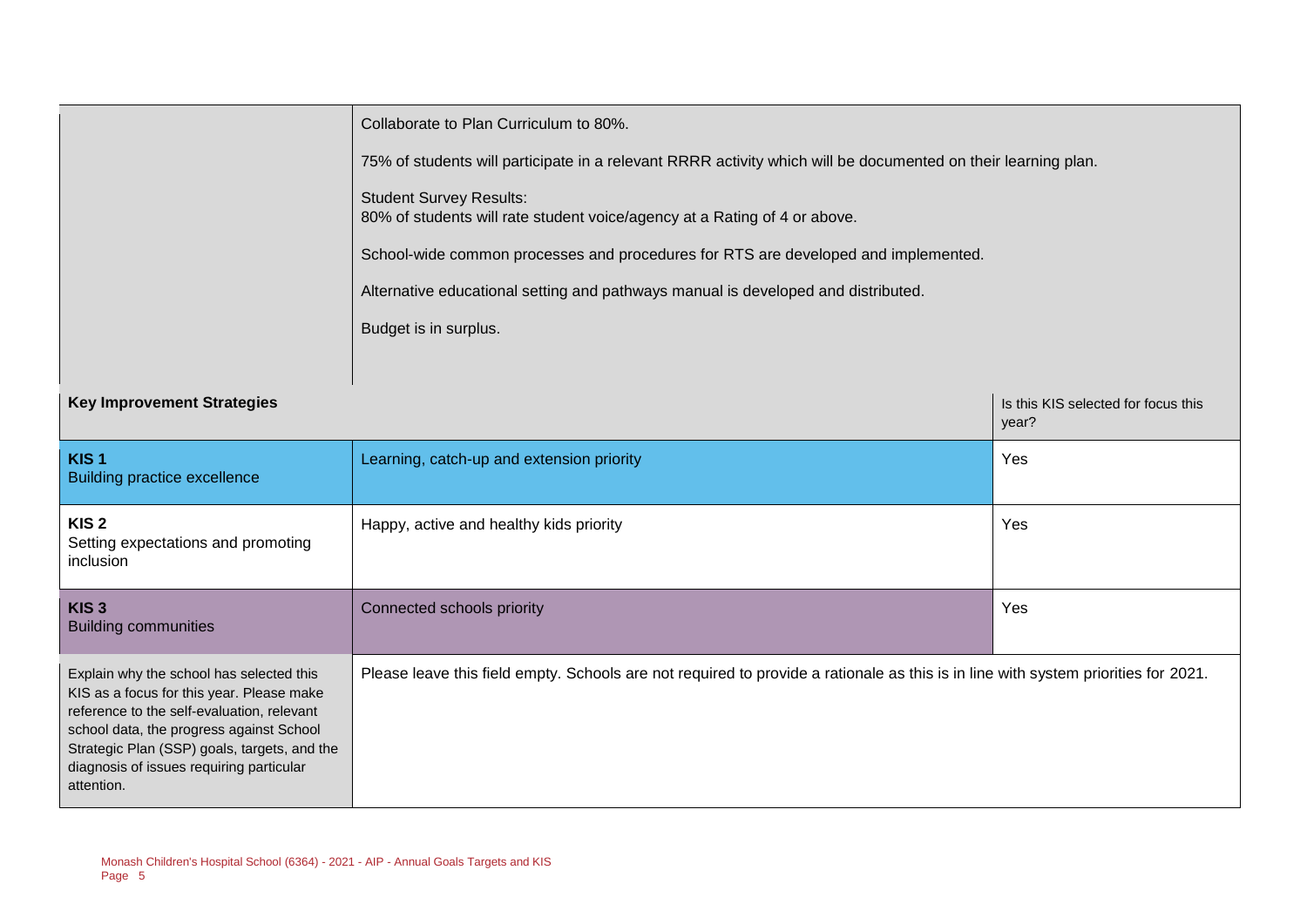### **Define Actions, Outcomes and Activities**

| Goal 1                                                  | 2021 Priorities Goal                                                                                                                                                                                                                                                                                                                                                                                                                                                                                                                                                                                                                              |
|---------------------------------------------------------|---------------------------------------------------------------------------------------------------------------------------------------------------------------------------------------------------------------------------------------------------------------------------------------------------------------------------------------------------------------------------------------------------------------------------------------------------------------------------------------------------------------------------------------------------------------------------------------------------------------------------------------------------|
| 12 Month Target 1.1                                     | 100% of students who are engaged with MCHS have a targeted personalised learning program.<br><b>Staff Survey Results:</b><br>Understand Formative Assessment to 70%<br>Collaborate to Plan Curriculum to 80%.<br>75% of students will participate in a relevant RRRR activity which will be documented on their learning plan.<br><b>Student Survey Results:</b><br>80% of students will rate student voice/agency at a Rating of 4 or above.<br>School-wide common processes and procedures for RTS are developed and implemented.<br>Alternative educational setting and pathways manual is developed and distributed.<br>Budget is in surplus. |
| KIS <sub>1</sub><br><b>Building practice excellence</b> | Learning, catch-up and extension priority                                                                                                                                                                                                                                                                                                                                                                                                                                                                                                                                                                                                         |
| <b>Actions</b>                                          | To provide structures and expectations that support collaborative practice<br>Assessment processes are embedded in MCHS's pedagogical model<br>Develop and deliver a whole school professional learning program to enhance knowledge and skills in assessment.                                                                                                                                                                                                                                                                                                                                                                                    |
| <b>Outcomes</b>                                         | Leaders will:<br>Facilitate opportunities for staff to learn from each other and model continuous learning in their practice<br>Provide professional learning that has well-articulated purpose around team teaching<br>Schedule times for teachers to work in teams<br>Foster an environment that values collaboration, trust, risk-taking, experimentation, collaborative inquiry and self-assessment<br>Strengthen mentoring and coaching programs                                                                                                                                                                                             |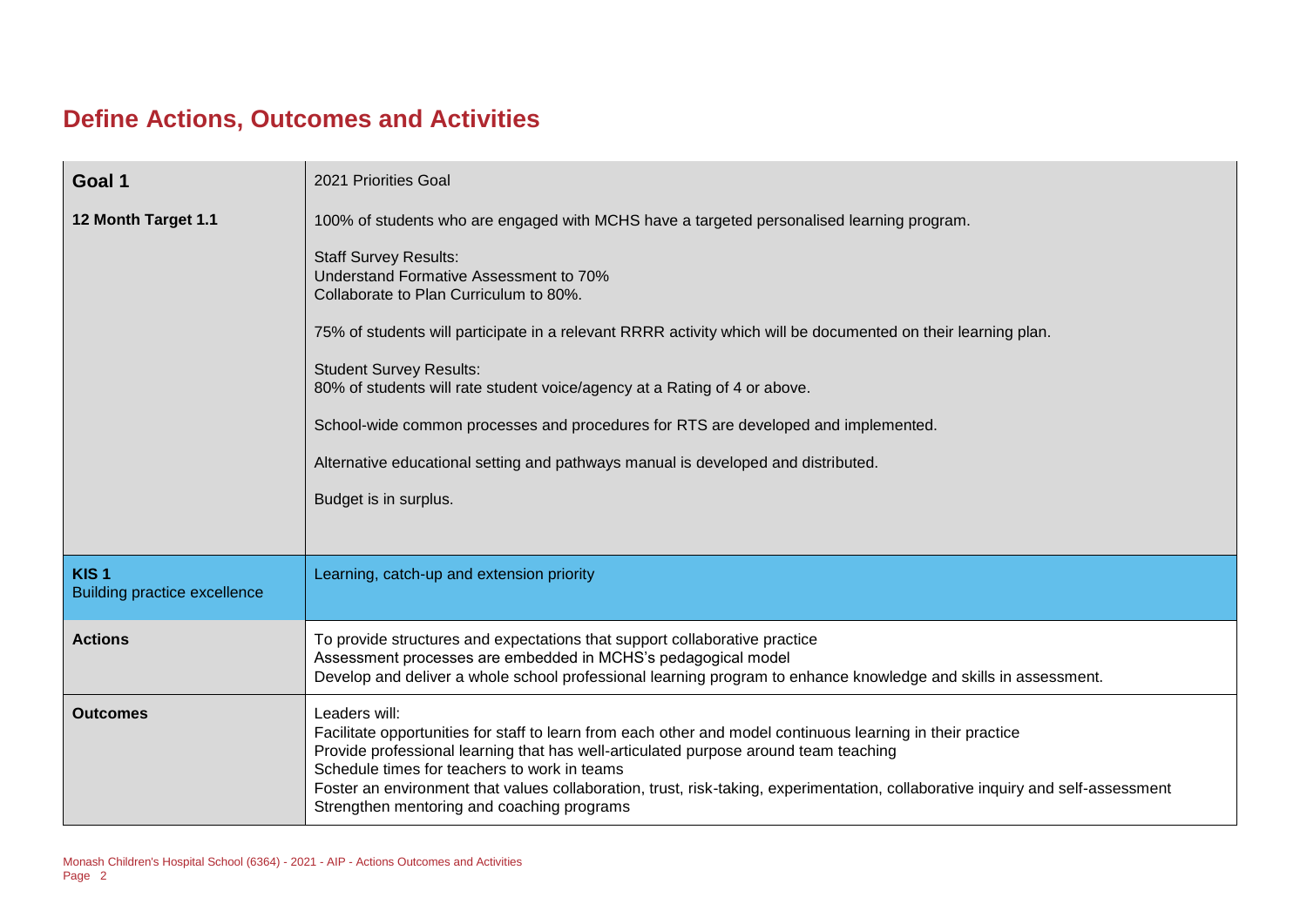|                           | Develop a professional learning program to provide a whole school curriculum planning and assessment model to build the<br>commitment, skills and capabilities of staff<br>Provide time and resources to support teachers in developing their knowledge of assessment practices/opportunities/strategies                                                                                                                                                                                                                                                                                                                                                                                                                                                                                                                                                                                                                                                                                                                |
|---------------------------|-------------------------------------------------------------------------------------------------------------------------------------------------------------------------------------------------------------------------------------------------------------------------------------------------------------------------------------------------------------------------------------------------------------------------------------------------------------------------------------------------------------------------------------------------------------------------------------------------------------------------------------------------------------------------------------------------------------------------------------------------------------------------------------------------------------------------------------------------------------------------------------------------------------------------------------------------------------------------------------------------------------------------|
|                           | Teachers will:<br>Be open to critically evaluating their practice in a culture of trust, with a strong sense of collective efficacy<br>Share the belief that they are jointly responsible for ensuring the success of all students<br>Plan together in teams<br>Actively participate in mentoring and coaching programs<br>Understand different forms of assessment and the unique ways that we gather data in our setting<br>Use a range of formative and summative assessments to monitor student learning and identify point of need<br>Use student achievement and feedback to effectively monitor and review curriculum planning, teaching & learning and assessment<br>strategies<br>Develop curriculum planning that reflects the achievements of students against the standards for curriculum areas, stages of learning<br>and student backgrounds and needs                                                                                                                                                   |
|                           | Students will:<br>Articulate their individualised learning goals and learning intentions - literacy, numeracy and/or for set tasks from their regular school<br>Know and track their progress with the above-mentioned goals<br>Understand the purpose and outcome from specific assessments<br>Connect with MCHS teachers and understand that there is a consistent approach and expectation from all MCHS staff<br>Reflect on their learning and set the next steps for learning                                                                                                                                                                                                                                                                                                                                                                                                                                                                                                                                      |
| <b>Success Indicators</b> | Staff surveys will be completed and analysed at the end of each Professional Learning session to inform future PL<br>Teachers are collaboratively planning, assessing and moderating student/s learning tasks<br>Staff Learning Portfolios demonstrate the learning that has taken as a part of the PL program and their regular teaching<br>Screening tools implemented and information collected for literacy and numeracy<br>Discharge MCHS learning summary statements completed and sent to the young person's regular school<br>Formal standardised assessment results/data is analysed and stored<br>Student surveys are completed<br>Work samples demonstrate assessment strategies and feedback have been utilised<br>Greater consistency with curriculum delivery<br>Coaching sessions - documentation shows greater understanding of assessment by MCHS staff<br>Work samples show the development of student knowledge, understanding and skills<br>Greater collaboration in planning teaching and learning |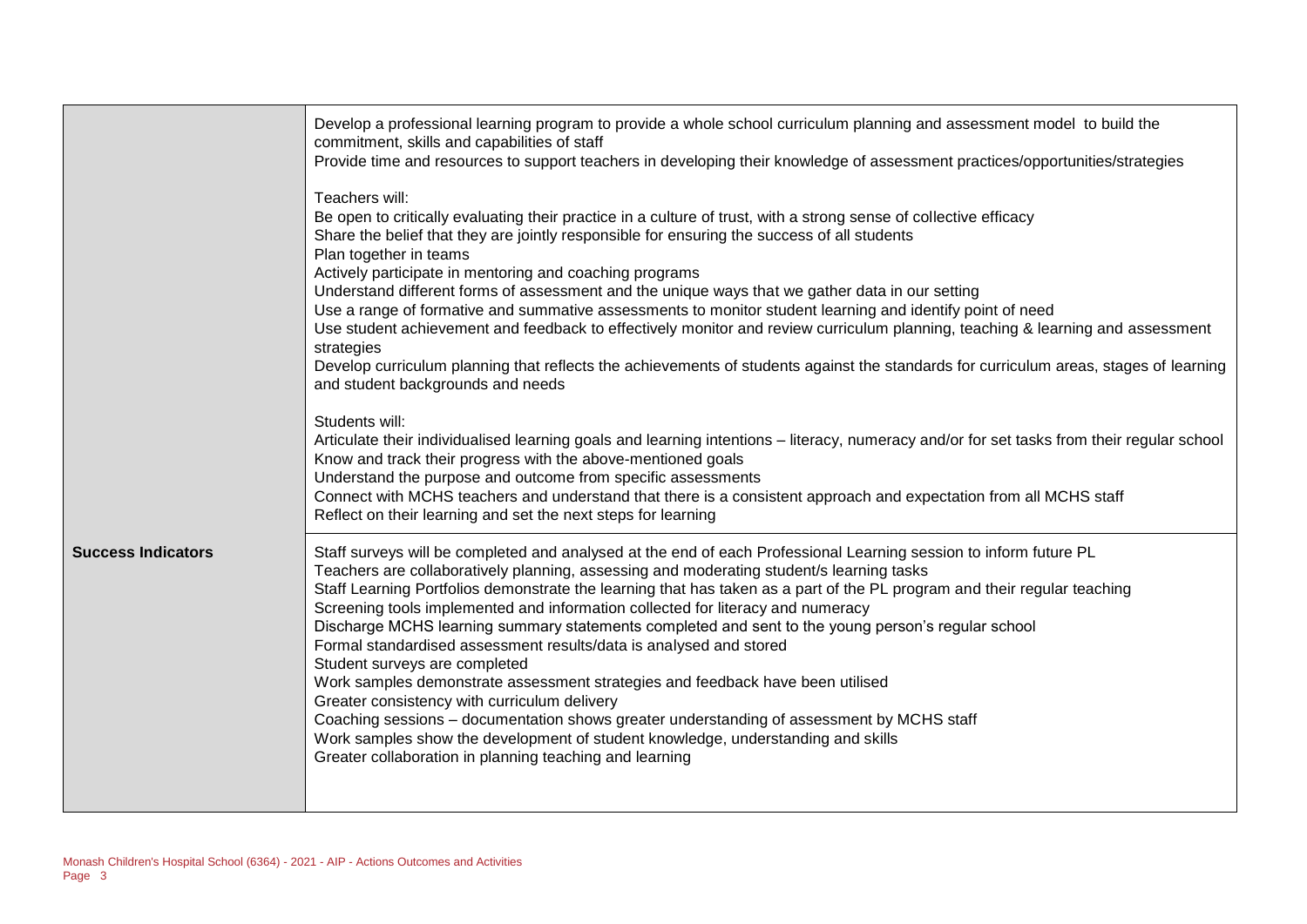| <b>Activities and Milestones</b>                                                                                                                                                                                                                                                                                                                                                                                                                                                                                                                                                                                                                                                                                                                                                                                                                                                                                                                                                                                                                                                                                                                                                                                                                                                                                                                                                                        | Who                               | Is this a PL<br><b>Priority</b> | When                             | <b>Budget</b>                                                  |
|---------------------------------------------------------------------------------------------------------------------------------------------------------------------------------------------------------------------------------------------------------------------------------------------------------------------------------------------------------------------------------------------------------------------------------------------------------------------------------------------------------------------------------------------------------------------------------------------------------------------------------------------------------------------------------------------------------------------------------------------------------------------------------------------------------------------------------------------------------------------------------------------------------------------------------------------------------------------------------------------------------------------------------------------------------------------------------------------------------------------------------------------------------------------------------------------------------------------------------------------------------------------------------------------------------------------------------------------------------------------------------------------------------|-----------------------------------|---------------------------------|----------------------------------|----------------------------------------------------------------|
| Leaders<br>Provide structures that allow for collaborative planning<br>Formalise staff professional learning and coaching schedules that<br>provide opportunities for collaborative planning<br>Provide Professional Learning sessions that focus on formative and<br>summative assessment - as, for and of assessment<br>Provide greater opportunities for staff members to 'shadow'<br>colleagues - within and beyond MCHS<br>Continue to develop the coaching capacity of all MCHS staff<br>Ensure staff and student surveys are completed on a regular basis<br>Continue to develop the MCHS Coaching program Leaders<br>Organise an external consultant to run PL and master classes in<br>numeracy and/or literacy throughout the year<br><b>Teachers</b><br>Actively participate in collaborative planning sessions with their<br>colleagues<br>MCHS professional learning is reflected in staff members PL<br>journal/portfolio<br>Plan and deliver a challenging program that's targeted at the child's<br>zone of proximal development to extend learning<br>Share the responsibility of delivering a planned curriculum for every<br>student<br>Agree to specific formative and summative assessments that will<br>be used to ascertain student's literacy and numeracy skills,<br>knowledge and understanding<br>Understand data sources and gather data to inform teaching and<br>learning | $\overline{\mathsf{d}}$ All Staff | $\nabla$ PLP<br>Priority        | from:<br>Term 1<br>to:<br>Term 4 | \$40,000.00<br>$\triangleright$ Equity funding will<br>be used |
| Actively participate in the MCHS Coaching program<br>Document the key findings from the MCHS professional learning<br>session<br>Align data with assessment and teaching and learning                                                                                                                                                                                                                                                                                                                                                                                                                                                                                                                                                                                                                                                                                                                                                                                                                                                                                                                                                                                                                                                                                                                                                                                                                   |                                   |                                 |                                  |                                                                |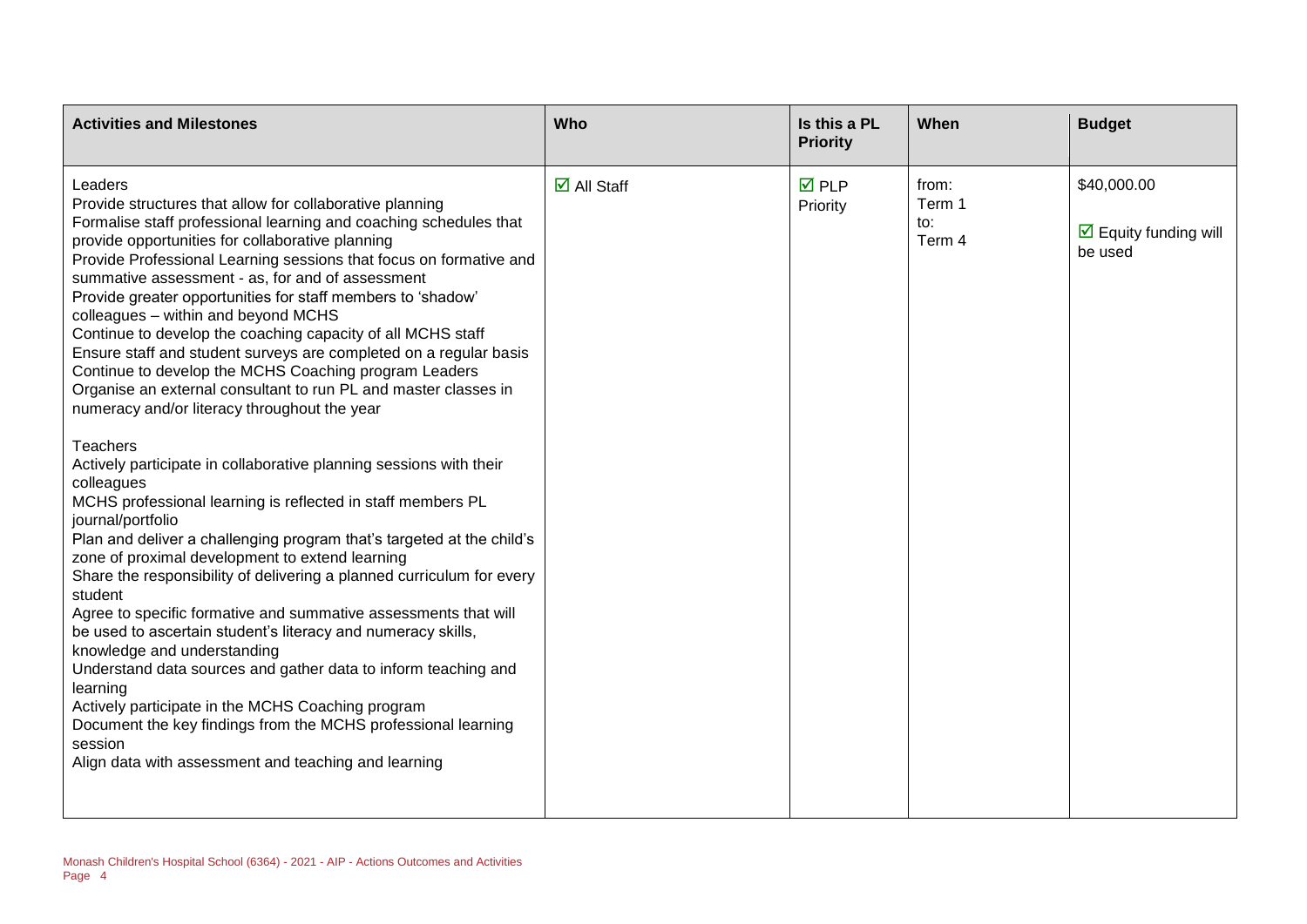| KIS <sub>2</sub><br>Setting expectations and<br>promoting inclusion | Happy, active and healthy kids priority                                                                                                                                                                                                                                                                                                                                                                                                                                                                                                                                                                                                                                                                                                                                                                                                                                                                                                                                                                                                                                                                                                                                                                                                                                                                                                                                                                                                                                                                                                                                                                                                                                                                                                                                                                                                                                                            |
|---------------------------------------------------------------------|----------------------------------------------------------------------------------------------------------------------------------------------------------------------------------------------------------------------------------------------------------------------------------------------------------------------------------------------------------------------------------------------------------------------------------------------------------------------------------------------------------------------------------------------------------------------------------------------------------------------------------------------------------------------------------------------------------------------------------------------------------------------------------------------------------------------------------------------------------------------------------------------------------------------------------------------------------------------------------------------------------------------------------------------------------------------------------------------------------------------------------------------------------------------------------------------------------------------------------------------------------------------------------------------------------------------------------------------------------------------------------------------------------------------------------------------------------------------------------------------------------------------------------------------------------------------------------------------------------------------------------------------------------------------------------------------------------------------------------------------------------------------------------------------------------------------------------------------------------------------------------------------------|
| <b>Actions</b>                                                      | Develop and deliver a whole school professional learning program that strengthens the knowledge, expertise and confidence of staff<br>to deliver rich RRRR learning activities<br>RRRR framework is embedded in MCHS pedagogical model<br>To empower students to become partners in their learning through student voice and agency.                                                                                                                                                                                                                                                                                                                                                                                                                                                                                                                                                                                                                                                                                                                                                                                                                                                                                                                                                                                                                                                                                                                                                                                                                                                                                                                                                                                                                                                                                                                                                               |
| <b>Outcomes</b>                                                     | Leadership will:<br>Provide professional learning that will create a broader range of understanding of the RRRR program/resources<br>Provide ongoing professional learning that builds teacher capacity and skill to deliver RRRR<br>Develop a whole-school approach to health and well-being<br>Model the planning, delivery and assessment of RRRR<br>Establish a Student Focus Group (SFG), SFG Policy, Procedure and Purpose<br>Provide professional learning for all staff to support the skills of dialogue, listening and responding to student voice<br>Ensure that student voice is evident in the school review improvement cycle<br>Provide professional learning for all staff to develop confidence to help students set individual learning goals<br>Develop structures to engage with, listen and respond to student perspectives and feedback<br>Teachers will:<br>Develop their personal RRRR toolkit - 3 to 5 activities modified for MCHS<br>Actively engage and participate in RRRR professional learning<br>Build positive relationships with students to reinforce each student's self-worth and abilities<br>Develop authentic learning partnerships with their students<br>Set individual learning goals with their students and help identify their progress<br>Demonstrate a clear flow from GTKY, learning map, learning goals, lesson & reflection/feedback<br>Show student voice in learning maps and learning plans<br>Development and implementation of AAC across the hospital to give all children a voice (project)<br>Students will:<br>Participate in RRRR sessions<br>Students will have a deeper understanding of RRRR to inform decisions about their health, wellbeing and safety<br>Provide feedback on RRRR sessions<br>Have a role in the school improvement process<br>Opportunity to be a member of the SFG<br>Take responsibility for their learning |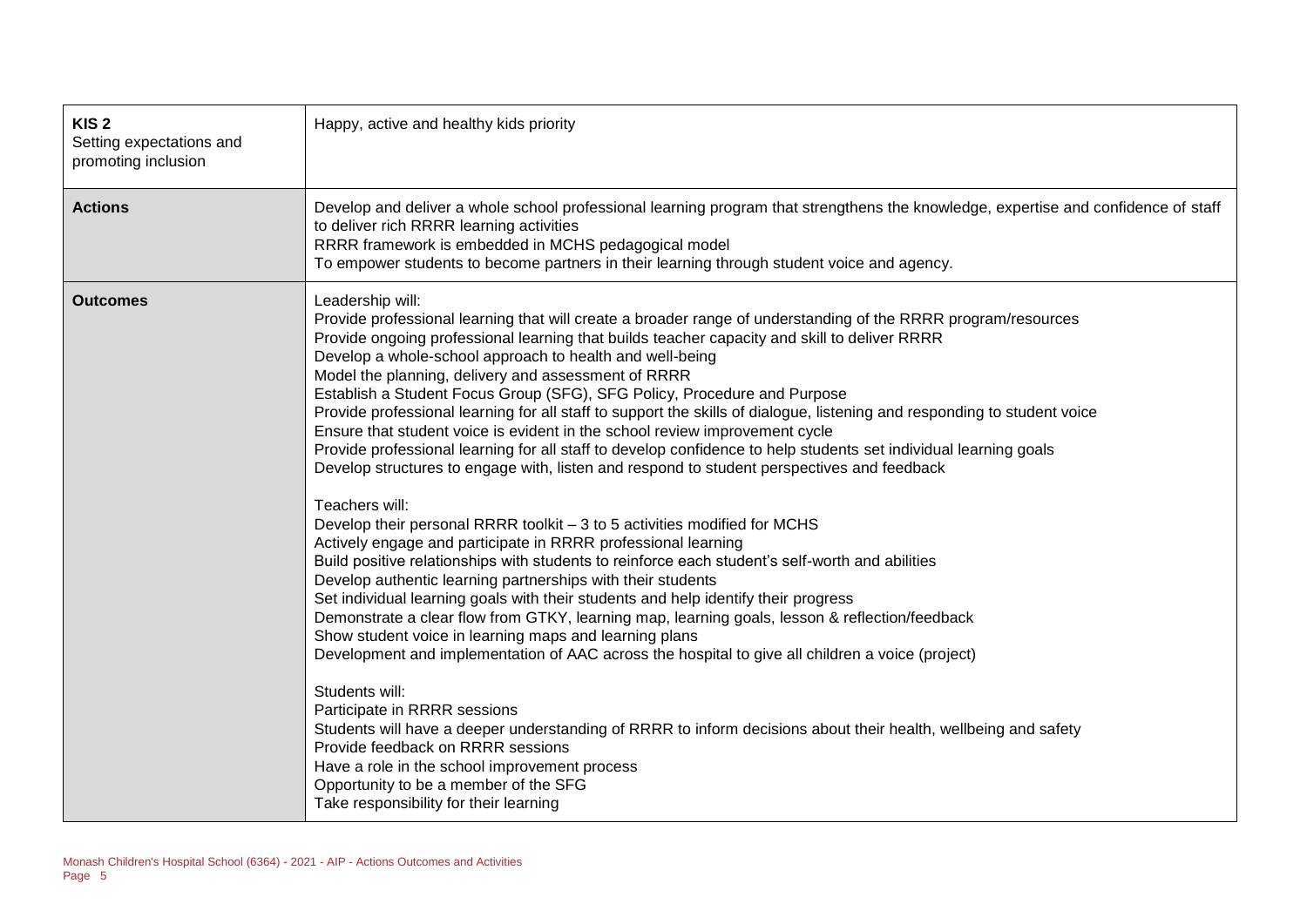|                                                                                                                                                                                                                                                                                                                                                                                                                                                                                                                                                                                                                                                                                                                                                                                                                                                                                                                                                                                                                                                                                                                                                                                                           | Develop skills in becoming independent, self-regulating learners<br>Have meaningful input to aspects of their school experience<br>Be able to track and measure their own learning growth                                                                                                                                                                                                    |                                   |                                 |                                  |                                                                |
|-----------------------------------------------------------------------------------------------------------------------------------------------------------------------------------------------------------------------------------------------------------------------------------------------------------------------------------------------------------------------------------------------------------------------------------------------------------------------------------------------------------------------------------------------------------------------------------------------------------------------------------------------------------------------------------------------------------------------------------------------------------------------------------------------------------------------------------------------------------------------------------------------------------------------------------------------------------------------------------------------------------------------------------------------------------------------------------------------------------------------------------------------------------------------------------------------------------|----------------------------------------------------------------------------------------------------------------------------------------------------------------------------------------------------------------------------------------------------------------------------------------------------------------------------------------------------------------------------------------------|-----------------------------------|---------------------------------|----------------------------------|----------------------------------------------------------------|
| <b>Success Indicators</b>                                                                                                                                                                                                                                                                                                                                                                                                                                                                                                                                                                                                                                                                                                                                                                                                                                                                                                                                                                                                                                                                                                                                                                                 | Teachers will be more confident in teaching RRRR and seek feedback on their teaching<br>Notes from modelled RRRR lessons<br>Teachers deliver comprehensively planned lessons<br>Ongoing feedback on RRRR SFG is developed and works effectively<br>Student Surveys are completed and analysed<br>SFG minutes and actions are documented and acted on<br>Case studies completed and published |                                   |                                 |                                  |                                                                |
| <b>Activities and Milestones</b>                                                                                                                                                                                                                                                                                                                                                                                                                                                                                                                                                                                                                                                                                                                                                                                                                                                                                                                                                                                                                                                                                                                                                                          |                                                                                                                                                                                                                                                                                                                                                                                              | Who                               | Is this a PL<br><b>Priority</b> | When                             | <b>Budget</b>                                                  |
| Consistently embedding/implementing RRRR program across<br><b>MCHS</b><br>Timetable RRRR sessions across MCHS (Stepping Stones, Oasis,<br>General Wards, Butterfly and ARC) teaching student's self-<br>regulation skills<br>PL to develop staff confidence in explicit teaching of RRRR<br>Coaching and mentoring of staff in selecting and delivering<br>responsive and effective RRRR sessions<br>Staff engage in Professional Development to build their<br>understanding of managing challenging behaviours, engagement<br>practices and creating an inclusive school, possibly with the<br>completion of a DET inclusion modules aligned with PDP's<br>Upskilling of staff through PL in trauma informed practice<br>Supporting students' schools to provide reasonable adjustments to<br>ensure all children can access quality learning/education through<br>information on conditions, implications on learning<br>Strengthen links and collaborate with multidisciplinary teams<br>(Oasis, SS, VPRS, Outpatients) to develop the delivery of RRRR<br>to inform teaching and learning goals - clear link and flow (GTKY -<br>learning map - learning goal- learning tasks - feedback/reflection) | Students are actively involved in the development of GTKY sheets                                                                                                                                                                                                                                                                                                                             | $\overline{\mathbf{M}}$ All Staff | <b>☑</b> PLP<br>Priority        | from:<br>Term 1<br>to:<br>Term 4 | \$20,000.00<br>$\triangleright$ Equity funding will<br>be used |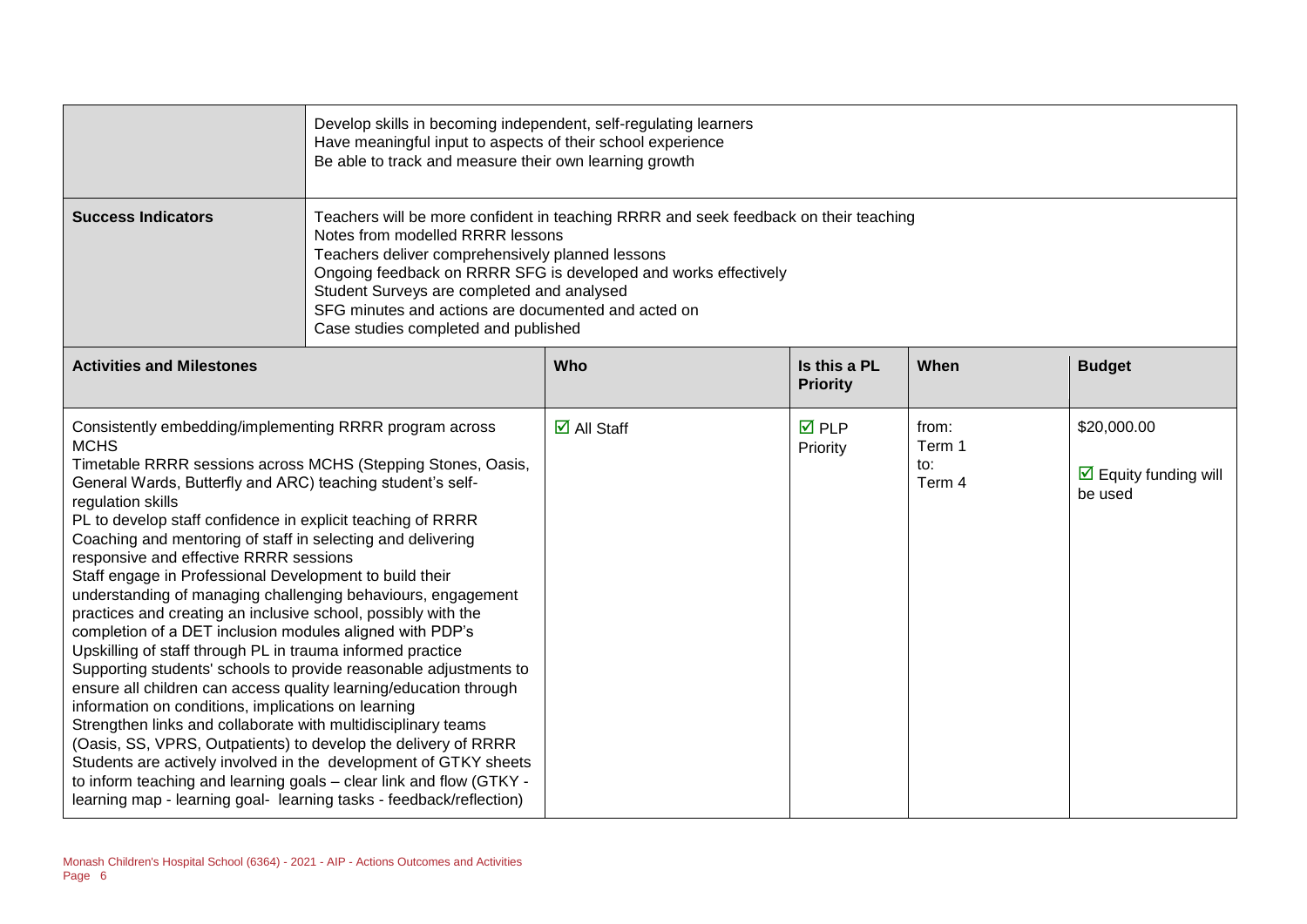| Establishment of a MCHS SRC - a random selection of students<br>every 3 weeks to meet with Principal and Leading Teacher of<br>Wellbeing<br>SFG are involved in analysing the student surveys<br>SFG policy and guidelines developed<br>Youth Ambassador position to be a School Council Community<br>Representative<br>Evaluation of student surveys to improve practice<br>Development of parent survey<br>Students are actively involved in development of an annual school<br>yearbook/term newsletters<br>Students/families/community assist in the creation of documents<br>and events that celebrate students work/achievements and<br>showcase MCHS |                                                                                                                                                                                                                                                                                                                                                                                                                                                                                                                                                                                                                                                                                                                                                                                                                                                                                                                                                                                                  |  |  |  |
|-------------------------------------------------------------------------------------------------------------------------------------------------------------------------------------------------------------------------------------------------------------------------------------------------------------------------------------------------------------------------------------------------------------------------------------------------------------------------------------------------------------------------------------------------------------------------------------------------------------------------------------------------------------|--------------------------------------------------------------------------------------------------------------------------------------------------------------------------------------------------------------------------------------------------------------------------------------------------------------------------------------------------------------------------------------------------------------------------------------------------------------------------------------------------------------------------------------------------------------------------------------------------------------------------------------------------------------------------------------------------------------------------------------------------------------------------------------------------------------------------------------------------------------------------------------------------------------------------------------------------------------------------------------------------|--|--|--|
| KIS <sub>3</sub><br><b>Building communities</b>                                                                                                                                                                                                                                                                                                                                                                                                                                                                                                                                                                                                             | Connected schools priority                                                                                                                                                                                                                                                                                                                                                                                                                                                                                                                                                                                                                                                                                                                                                                                                                                                                                                                                                                       |  |  |  |
| <b>Actions</b>                                                                                                                                                                                                                                                                                                                                                                                                                                                                                                                                                                                                                                              | MCHS Staff members develop common Return to School/Education processes and procedures                                                                                                                                                                                                                                                                                                                                                                                                                                                                                                                                                                                                                                                                                                                                                                                                                                                                                                            |  |  |  |
|                                                                                                                                                                                                                                                                                                                                                                                                                                                                                                                                                                                                                                                             | Building of the MCHS staff members knowledge around alternative educational settings and/or pathways (mainstream, specialised,<br>SDS, TAFE, Community education etc.)                                                                                                                                                                                                                                                                                                                                                                                                                                                                                                                                                                                                                                                                                                                                                                                                                           |  |  |  |
| <b>Outcomes</b>                                                                                                                                                                                                                                                                                                                                                                                                                                                                                                                                                                                                                                             | Leadership will:                                                                                                                                                                                                                                                                                                                                                                                                                                                                                                                                                                                                                                                                                                                                                                                                                                                                                                                                                                                 |  |  |  |
|                                                                                                                                                                                                                                                                                                                                                                                                                                                                                                                                                                                                                                                             | Leadership complete a systematic audit of the current RTS procedures, policies and structures<br>Roles for educators working in community outreach program will be developed and distributed<br>Develop a Return to School Criteria/Continuum - who gets what and why?<br>Further refine the systems to accurately capture data around MCHS educational services provision (student numbers, program<br>attendance, duration)<br>Role clarity of MCHS Teachers within different multidisciplinary teams - processes and expectations<br>Provide professional learning around RTS processes and SSG policy and procedures<br>Reviewing key department policies - to support staff in their developing knowledge eg, exclusion; expulsion/suspension; reasonable<br>adjustments; graduated returns; SSG; out of home care<br>Research local agencies/programs that provide support for students that are disengaged from education<br>Provide professional learning around transition and pathways |  |  |  |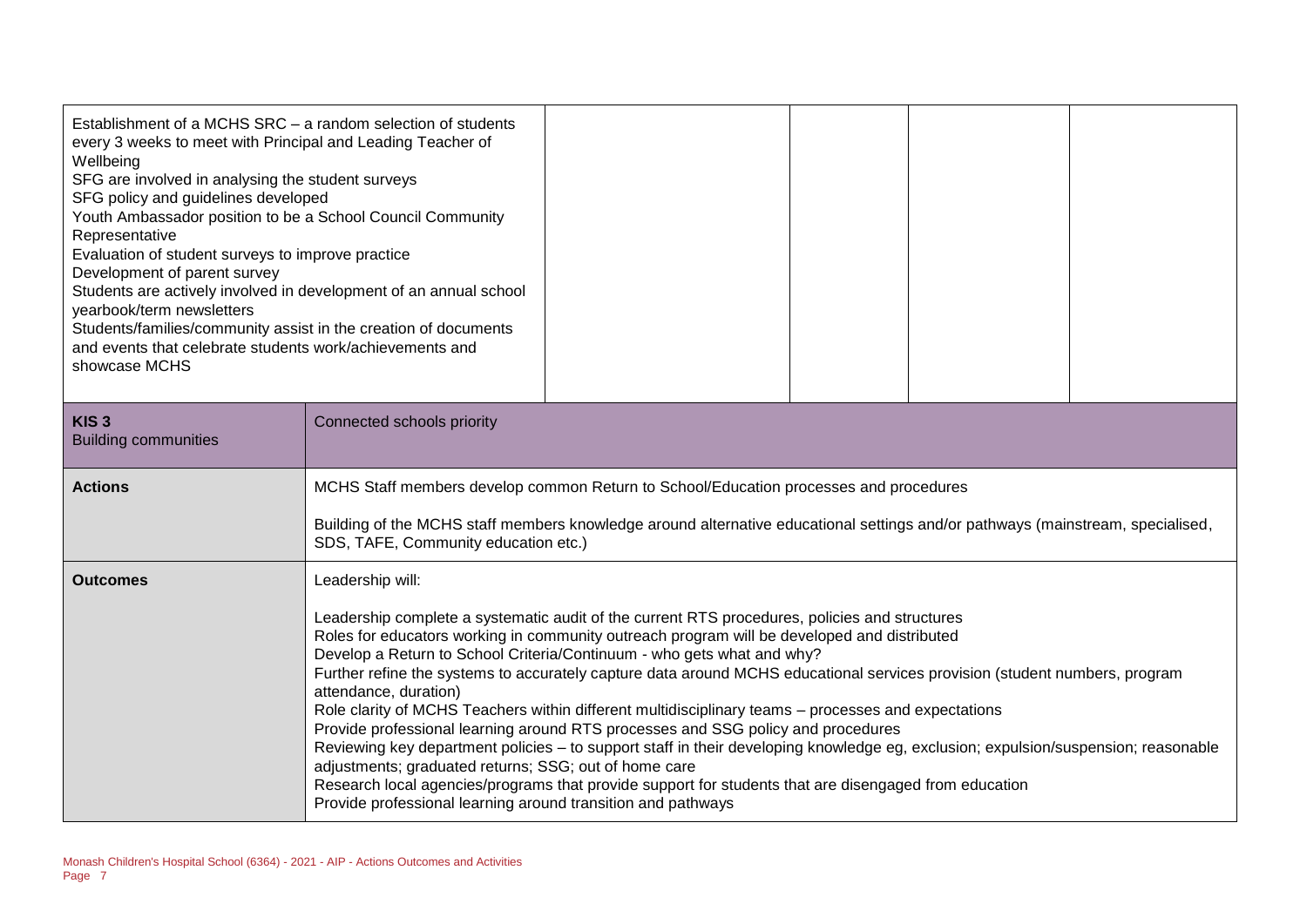|                                                                                                                | Create a mentor triad system<br>Provide ELMHS professional learning around MCHS and DET initiatives, programs and policies<br>Develop a system for MCHS to shadow colleagues within and beyond MCHS                                                                                                                                                                                                                                                                                                                                                                                                                                                                                                                                                                                                 |                           |                                |                 |             |
|----------------------------------------------------------------------------------------------------------------|-----------------------------------------------------------------------------------------------------------------------------------------------------------------------------------------------------------------------------------------------------------------------------------------------------------------------------------------------------------------------------------------------------------------------------------------------------------------------------------------------------------------------------------------------------------------------------------------------------------------------------------------------------------------------------------------------------------------------------------------------------------------------------------------------------|---------------------------|--------------------------------|-----------------|-------------|
|                                                                                                                | Teachers will:<br>Review their current RTS practices and identify WWW and EBI<br>Be mentored within their triad system to refine their RTS processes - role play/modelling/worked examples<br>Participate in professional learning to develop their ability to provide an appropriate RTS plan<br>Use key RRRR activities as part of the RTS preparation<br>Participate in transition and pathways information sessions<br>Participate in shadow program within and beyond MCHS<br>Students will:<br>Feel supported in returning to school<br>Believe they have an active voice in RTS planning<br>Participate in RRRR activities/planning discussions in regard to RTS                                                                                                                             |                           |                                |                 |             |
|                                                                                                                | Have greater confidence in the RTS processes that have been implemented<br>Have greater knowledge of educational transitions and pathways                                                                                                                                                                                                                                                                                                                                                                                                                                                                                                                                                                                                                                                           |                           |                                |                 |             |
| <b>Success Indicators</b>                                                                                      | Student data gathered about Community Outreach provision - built into a specific MCHS database (possibly COMPASS)<br>Student Surveys completed, analysed and reviewed<br>Documented RTS procedures and processes<br>Feedback gained from MCH and ELMHS colleagues about the MCHS education provision - staff surveys<br>Staff present at Grand Rounds and/or conferences<br>Staff participate in authentic evidence based research and potentially publish their findings<br>Participation rates of staff in RTS professional learning sessions<br>Staff feedback from RTS professional learning sessions - surveys<br>Data collected on return to school/education rates - sustainability and engagement<br>Staff member's learning journals capture evidence which relate directly their PD Plans |                           |                                |                 |             |
| <b>Activities and Milestones</b>                                                                               | Who<br>Is this a PL<br>When<br><b>Budget</b><br><b>Priority</b>                                                                                                                                                                                                                                                                                                                                                                                                                                                                                                                                                                                                                                                                                                                                     |                           |                                |                 |             |
| Plan and deliver RTS Professional Learning sessions<br>Develop school-wide agreed RTS procedures and processes |                                                                                                                                                                                                                                                                                                                                                                                                                                                                                                                                                                                                                                                                                                                                                                                                     | $\boxdot$ Leadership Team | $\overline{M}$ PLP<br>Priority | from:<br>Term 1 | \$10,000.00 |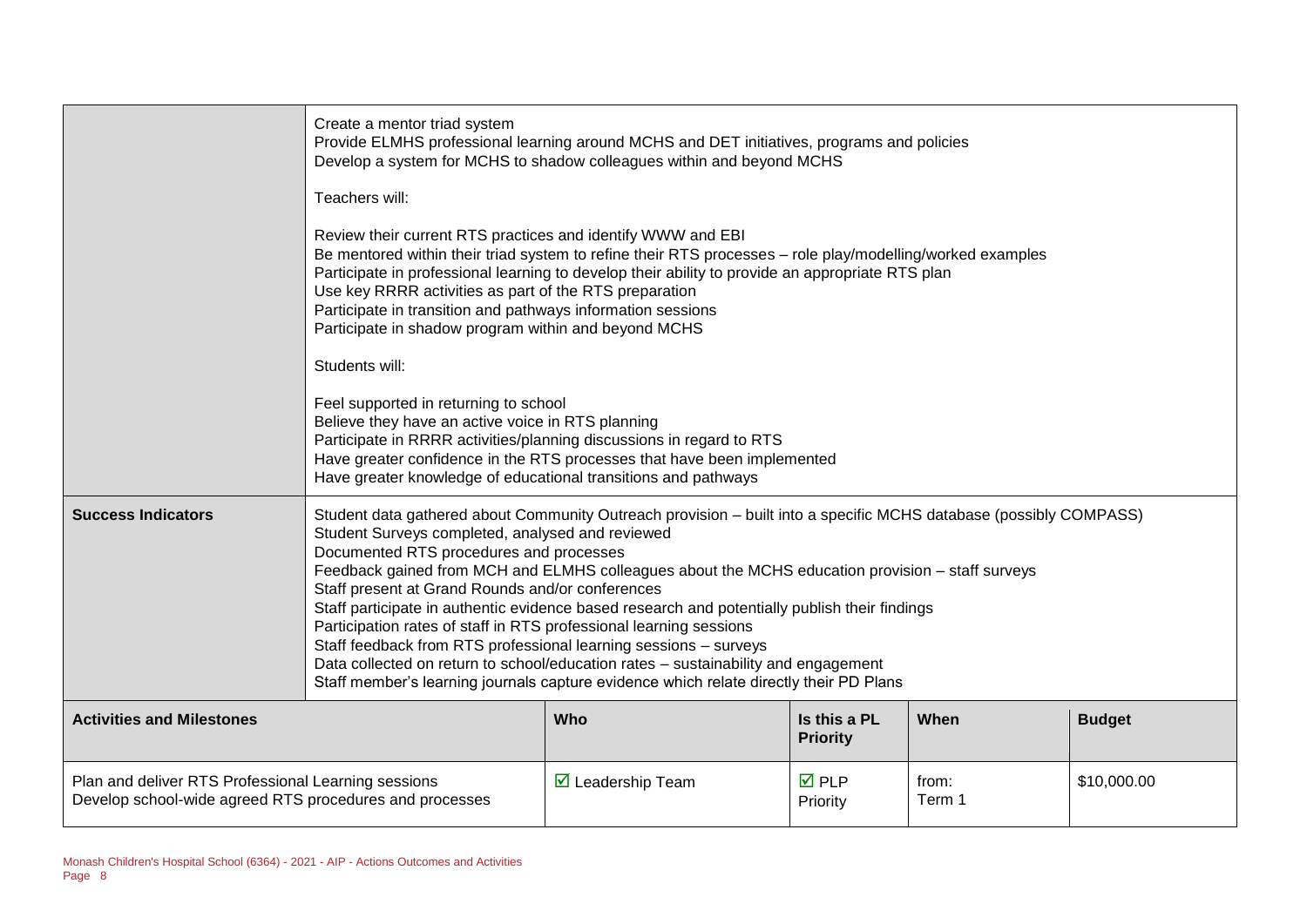| Provide information sessions around alternative education<br>pathways and transitions<br>Train staff member/s through the DET Transition and Pathways<br>learning program<br>Two staff members will participate in the DET Careers<br>postgraduate Certificate course.<br>Further refine the database that captures the Outreach<br>information/data about education support that is provided to<br>students (type, frequency, duration etc.) Exploring COMPASS as<br>the student management system.<br>Complete staff surveys regarding the relevant RTS professional<br>learning sessions<br>Design a systems survey for the ELMHS members to complete in<br>relation to the education provision provided by MCHS<br>Create clear and concise role descriptions for MCHS staff |  | to:<br>Term 4 | Equity funding will<br>be used |
|----------------------------------------------------------------------------------------------------------------------------------------------------------------------------------------------------------------------------------------------------------------------------------------------------------------------------------------------------------------------------------------------------------------------------------------------------------------------------------------------------------------------------------------------------------------------------------------------------------------------------------------------------------------------------------------------------------------------------------------------------------------------------------|--|---------------|--------------------------------|
| Development of strategies/toolkit to help support schools who have<br>students who are school refusing - to help re-engage and set up re-<br>engagement plans/policies or strategies                                                                                                                                                                                                                                                                                                                                                                                                                                                                                                                                                                                             |  |               |                                |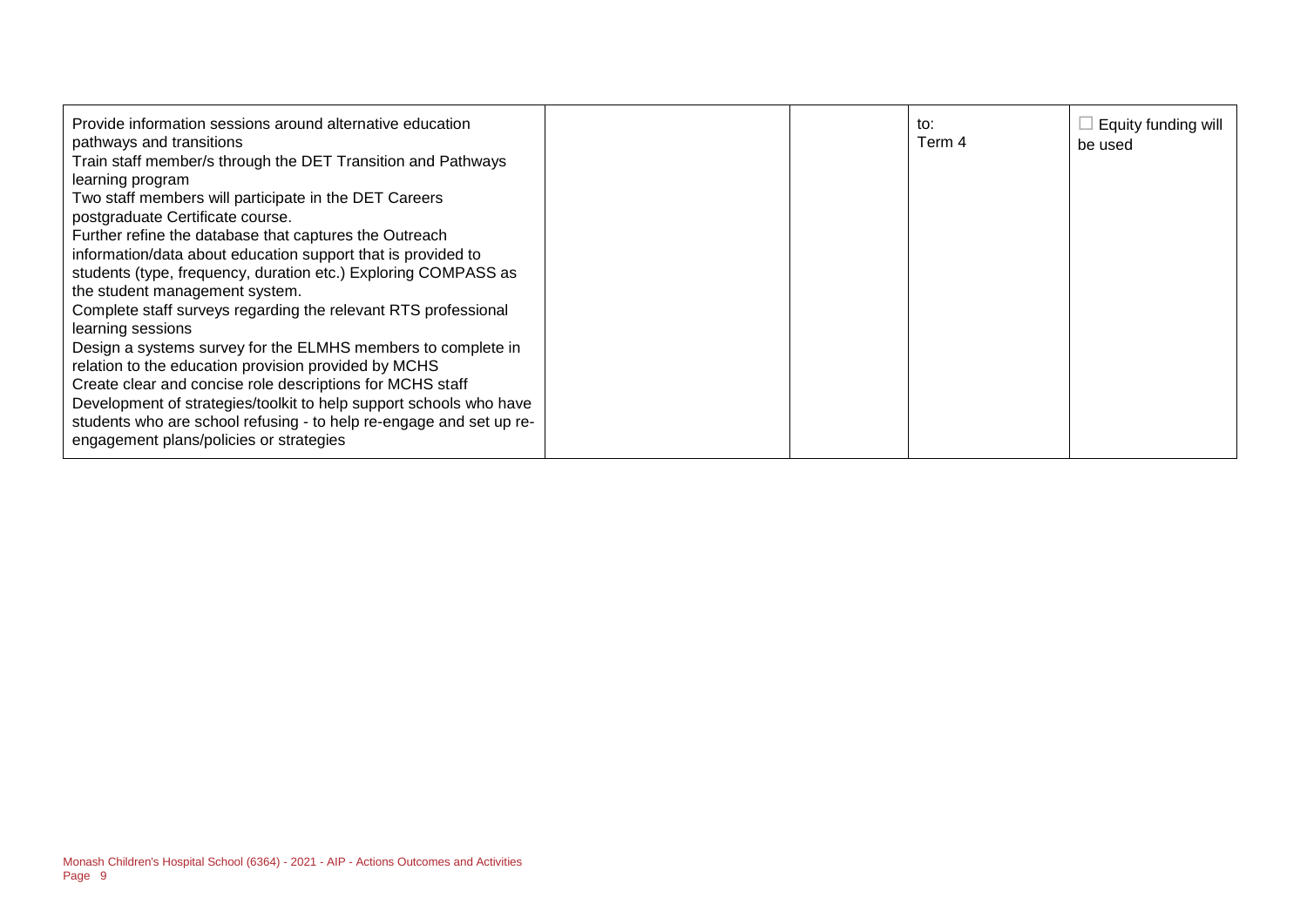# **Equity Funding Planner**

#### Equity Spending Totals

| Category                                                 | <b>Total proposed</b><br>budget (\$) | Spend $(\$)$ |
|----------------------------------------------------------|--------------------------------------|--------------|
| Equity funding associated with Activities and Milestones | \$60,000.00                          | \$2,505.00   |
| <b>Additional Equity funding</b>                         | \$0.00                               | \$0.00       |
| <b>Grand Total</b>                                       | \$60,000.00                          | \$2,505.00   |

#### Activities and Milestones

| <b>Activities and Milestones</b>                                                                                                                                                                                                                                                                                                                                                                                                                                                                                                                                                                                                                                                                                                                                             | When                             | Category                                                                                                                                           | <b>Total proposed</b><br>budget $($)$ | Equity Spend (\$) |
|------------------------------------------------------------------------------------------------------------------------------------------------------------------------------------------------------------------------------------------------------------------------------------------------------------------------------------------------------------------------------------------------------------------------------------------------------------------------------------------------------------------------------------------------------------------------------------------------------------------------------------------------------------------------------------------------------------------------------------------------------------------------------|----------------------------------|----------------------------------------------------------------------------------------------------------------------------------------------------|---------------------------------------|-------------------|
| <b>Leaders</b><br>Provide structures that allow for collaborative planning<br>Formalise staff professional learning and coaching<br>schedules that provide opportunities for collaborative<br>planning<br>Provide Professional Learning sessions that focus on<br>formative and summative assessment - as, for and of<br>assessment<br>Provide greater opportunities for staff members to<br>'shadow' colleagues - within and beyond MCHS<br>Continue to develop the coaching capacity of all<br><b>MCHS</b> staff<br>Ensure staff and student surveys are completed on a<br>regular basis<br>Continue to develop the MCHS Coaching program<br>Leaders<br>Organise an external consultant to run PL and master<br>classes in numeracy and/or literacy throughout the<br>year | from:<br>Term 1<br>to:<br>Term 4 | $\triangleright$ Teaching and learning programs and<br>resources<br>$\triangleright$ Professional development (excluding CRT<br>costs and new FTE) | \$40,000.00                           | \$1,000.00        |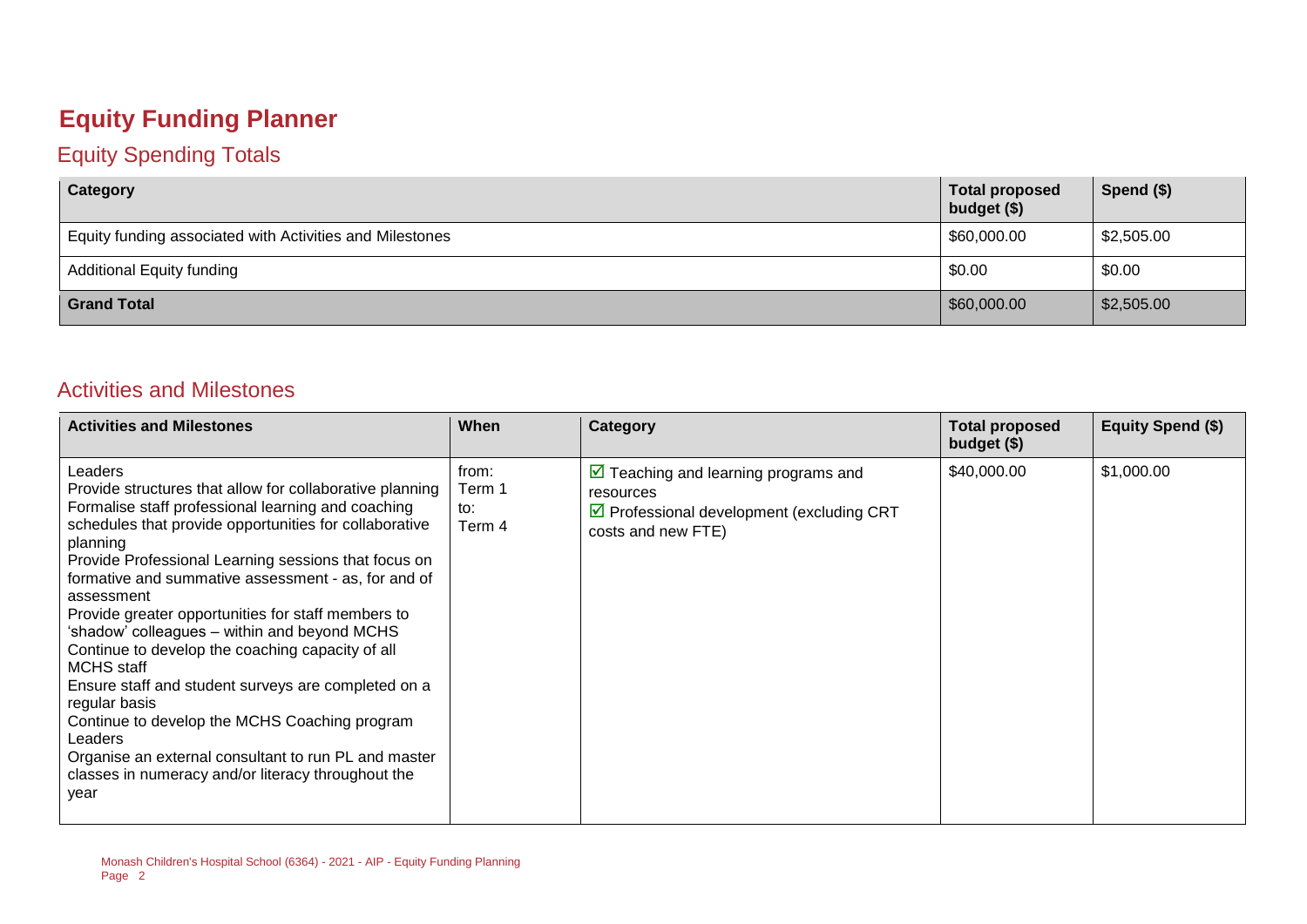| <b>Teachers</b><br>Actively participate in collaborative planning sessions<br>with their colleagues<br>MCHS professional learning is reflected in staff<br>members PL journal/portfolio<br>Plan and deliver a challenging program that's targeted<br>at the child's zone of proximal development to extend<br>learning<br>Share the responsibility of delivering a planned<br>curriculum for every student<br>Agree to specific formative and summative<br>assessments that will be used to ascertain student's<br>literacy and numeracy skills, knowledge and<br>understanding<br>Understand data sources and gather data to inform<br>teaching and learning<br>Actively participate in the MCHS Coaching program<br>Document the key findings from the MCHS<br>professional learning session<br>Align data with assessment and teaching and learning |                                  |                                                                                                                                            |             |            |
|--------------------------------------------------------------------------------------------------------------------------------------------------------------------------------------------------------------------------------------------------------------------------------------------------------------------------------------------------------------------------------------------------------------------------------------------------------------------------------------------------------------------------------------------------------------------------------------------------------------------------------------------------------------------------------------------------------------------------------------------------------------------------------------------------------------------------------------------------------|----------------------------------|--------------------------------------------------------------------------------------------------------------------------------------------|-------------|------------|
| Consistently embedding/implementing RRRR<br>program across MCHS<br>Timetable RRRR sessions across MCHS (Stepping<br>Stones, Oasis, General Wards, Butterfly and ARC)<br>teaching student's self-regulation skills<br>PL to develop staff confidence in explicit teaching of<br><b>RRRR</b><br>Coaching and mentoring of staff in selecting and<br>delivering responsive and effective RRRR sessions<br>Staff engage in Professional Development to build<br>their understanding of managing challenging<br>behaviours, engagement practices and creating an<br>inclusive school, possibly with the completion of a<br>DET inclusion modules aligned with PDP's<br>Upskilling of staff through PL in trauma informed<br>practice<br>Supporting students' schools to provide reasonable                                                                  | from:<br>Term 1<br>to:<br>Term 4 | $\overline{\mathbf{M}}$ Teaching and learning programs and<br>resources<br>☑ Professional development (excluding CRT<br>costs and new FTE) | \$20,000.00 | \$1,505.00 |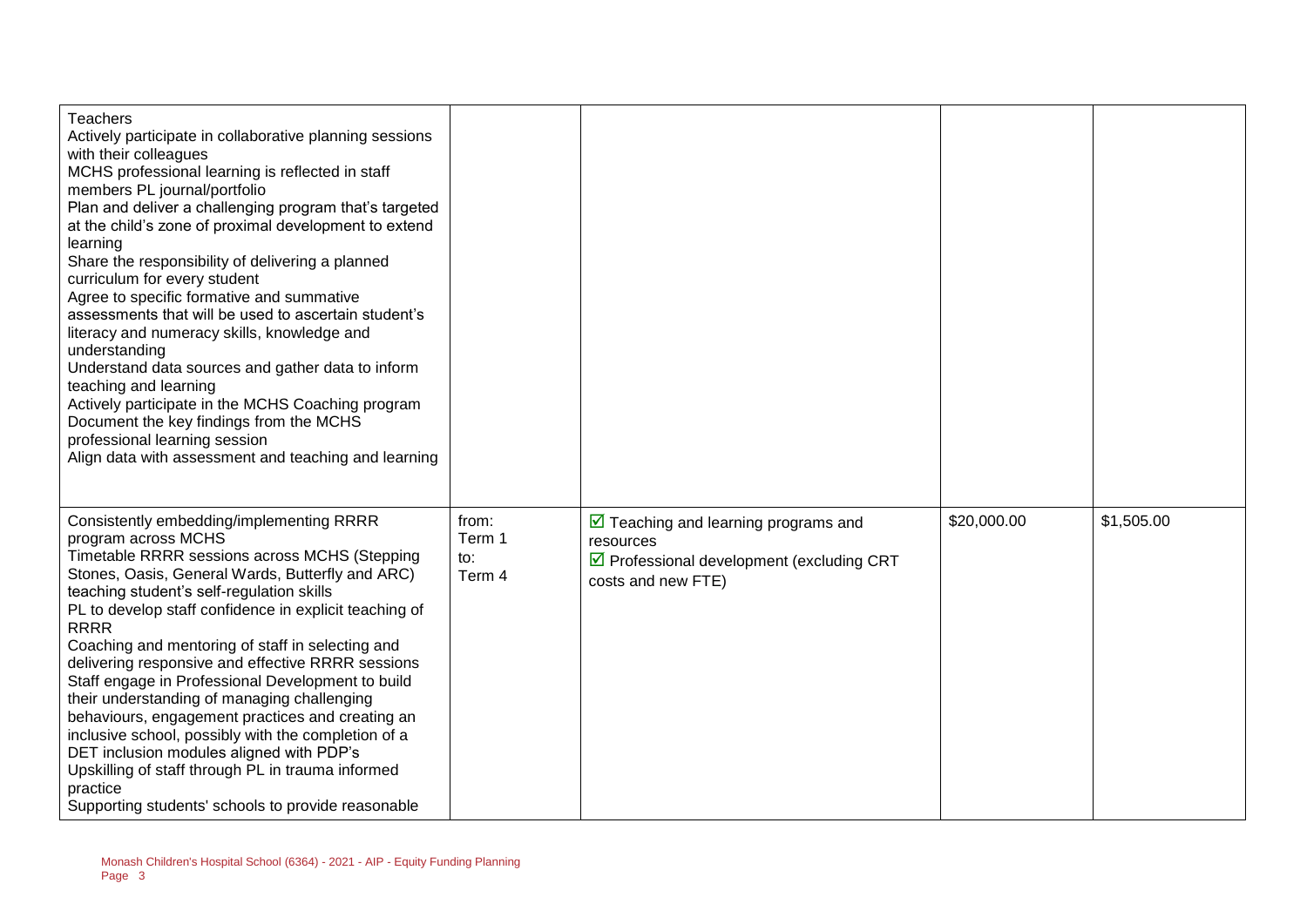| adjustments to ensure all children can access quality<br>learning/education through information on conditions,<br>implications on learning<br>Strengthen links and collaborate with multidisciplinary<br>teams (Oasis, SS, VPRS, Outpatients) to develop the<br>delivery of RRRR<br>Students are actively involved in the development of<br>GTKY sheets to inform teaching and learning goals -<br>clear link and flow (GTKY - learning map - learning<br>goal- learning tasks - feedback/reflection)<br>Establishment of a MCHS SRC – a random selection<br>of students every 3 weeks to meet with Principal and<br>Leading Teacher of Wellbeing<br>SFG are involved in analysing the student surveys<br>SFG policy and guidelines developed<br>Youth Ambassador position to be a School Council<br><b>Community Representative</b><br>Evaluation of student surveys to improve practice<br>Development of parent survey<br>Students are actively involved in development of an<br>annual school yearbook/term newsletters<br>Students/families/community assist in the creation of<br>documents and events that celebrate students<br>work/achievements and showcase MCHS |  |             |            |
|-----------------------------------------------------------------------------------------------------------------------------------------------------------------------------------------------------------------------------------------------------------------------------------------------------------------------------------------------------------------------------------------------------------------------------------------------------------------------------------------------------------------------------------------------------------------------------------------------------------------------------------------------------------------------------------------------------------------------------------------------------------------------------------------------------------------------------------------------------------------------------------------------------------------------------------------------------------------------------------------------------------------------------------------------------------------------------------------------------------------------------------------------------------------------------|--|-------------|------------|
| <b>Totals</b>                                                                                                                                                                                                                                                                                                                                                                                                                                                                                                                                                                                                                                                                                                                                                                                                                                                                                                                                                                                                                                                                                                                                                               |  | \$60,000.00 | \$2,505.00 |

#### Additional Equity spend

| Outline here any additional Equity spend for 2021 | When | <b>Category</b> | <b>Total proposed</b><br>budget (\$) | <b>Equity Spend (\$)</b> |
|---------------------------------------------------|------|-----------------|--------------------------------------|--------------------------|
| <b>Totals</b>                                     |      |                 | \$0.00                               | \$0.00                   |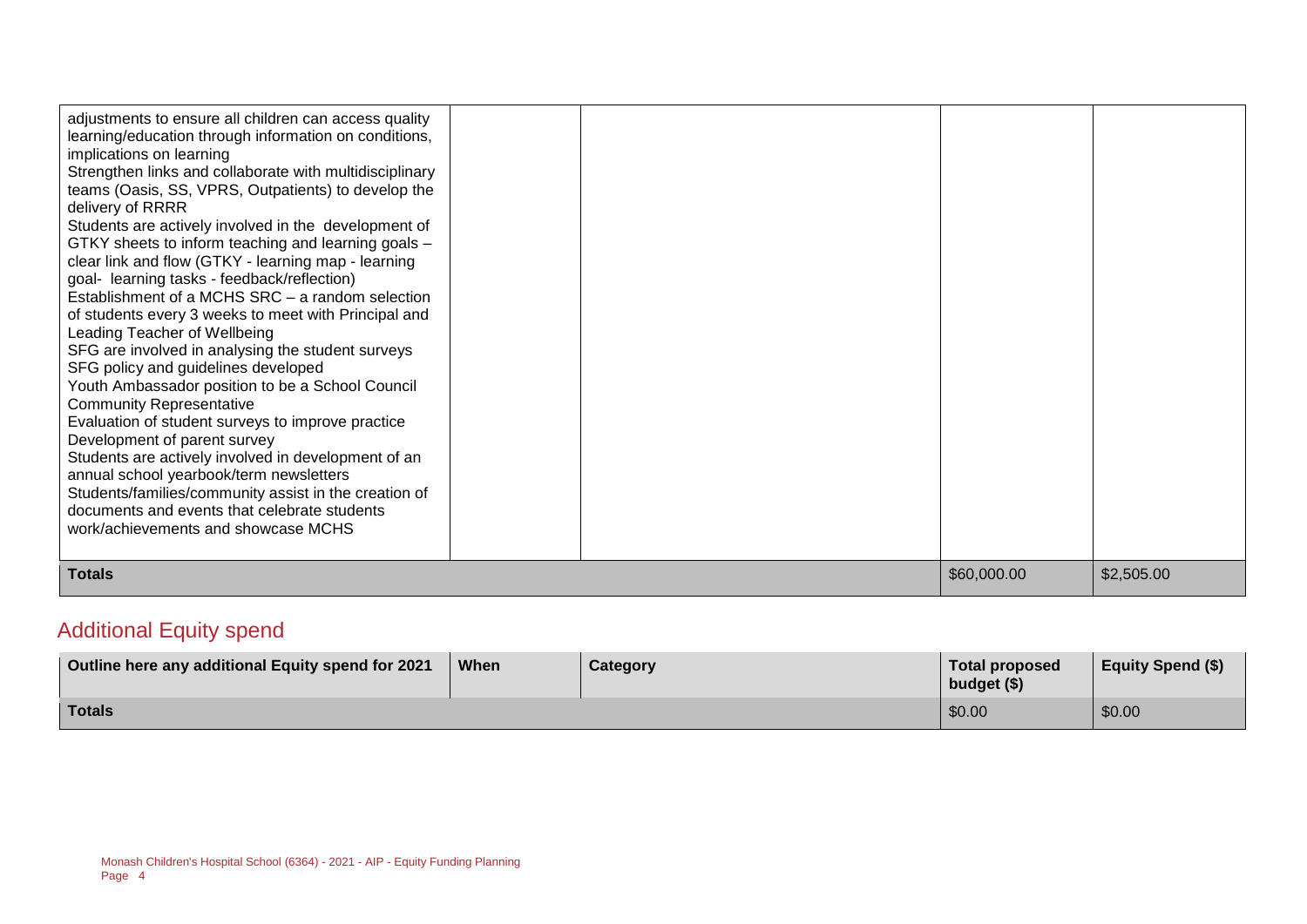# **Professional Learning and Development Plan**

| <b>Professional Learning</b><br><b>Priority</b>                                                                                                                                                                                                                                                                                                                                                                                                                                                                                                                                                                                                                                                                                                                                                                  | Who                               | When                             | <b>Key Professional Learning</b><br><b>Strategies</b>                                                           | <b>Organisational Structure</b>                                                                                                                                  | <b>Expertise Accessed</b>                                                                                                                                                                                                                                                                           | <b>Where</b>                    |
|------------------------------------------------------------------------------------------------------------------------------------------------------------------------------------------------------------------------------------------------------------------------------------------------------------------------------------------------------------------------------------------------------------------------------------------------------------------------------------------------------------------------------------------------------------------------------------------------------------------------------------------------------------------------------------------------------------------------------------------------------------------------------------------------------------------|-----------------------------------|----------------------------------|-----------------------------------------------------------------------------------------------------------------|------------------------------------------------------------------------------------------------------------------------------------------------------------------|-----------------------------------------------------------------------------------------------------------------------------------------------------------------------------------------------------------------------------------------------------------------------------------------------------|---------------------------------|
| Leaders<br>Provide structures that allow<br>for collaborative planning<br>Formalise staff professional<br>learning and coaching<br>schedules that provide<br>opportunities for collaborative<br>planning<br>Provide Professional<br>Learning sessions that focus<br>on formative and summative<br>assessment - as, for and of<br>assessment<br>Provide greater opportunities<br>for staff members to 'shadow'<br>colleagues - within and<br>beyond MCHS<br>Continue to develop the<br>coaching capacity of all<br><b>MCHS</b> staff<br>Ensure staff and student<br>surveys are completed on a<br>regular basis<br>Continue to develop the<br><b>MCHS Coaching program</b><br>Leaders<br>Organise an external<br>consultant to run PL and<br>master classes in numeracy<br>and/or literacy throughout the<br>year | $\overline{\mathsf{M}}$ All Staff | from:<br>Term 1<br>to:<br>Term 4 | $\boxtimes$ Planning<br>$\triangleright$ Design of formative<br>assessments<br>$\boxdot$ Curriculum development | ☑ Formal School Meeting /<br>Internal Professional<br><b>Learning Sessions</b><br>$\triangleright$ Timetabled Planning<br>Day<br>$\triangledown$ PLC/PLT Meeting | $\triangleright$ Literacy expertise<br>$\overline{\mathbf{d}}$ Internal staff<br>$\overline{\mathbf{M}}$ Bastow<br>program/course<br>☑ Learning Specialist<br>☑ Pedagogical Model<br>$\overline{\mathbf{M}}$ High Impact<br><b>Teaching Strategies</b><br>(HITS)<br>$\triangledown$ Numeracy leader | $\overline{\mathsf{M}}$ On-site |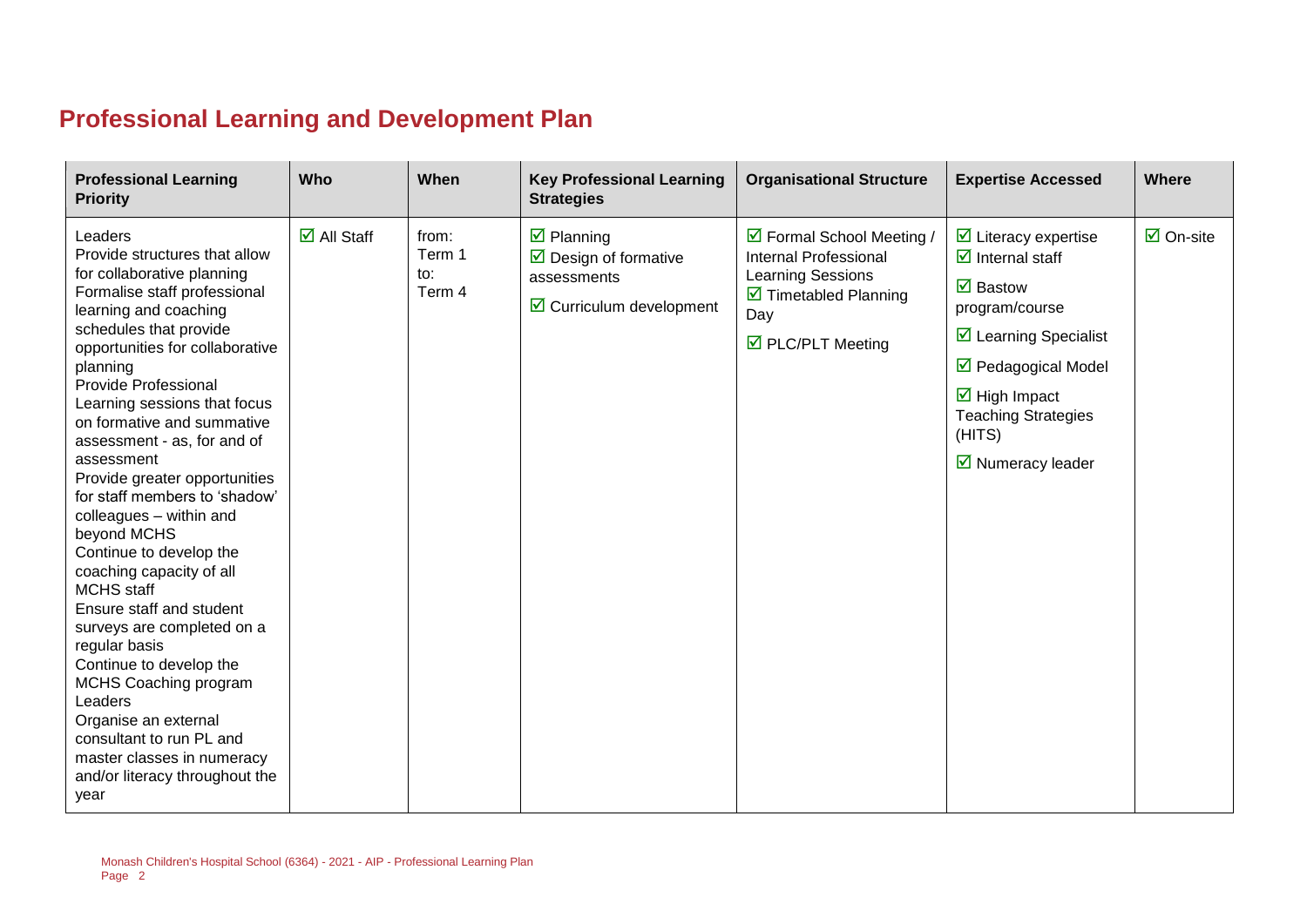| <b>Teachers</b><br>Actively participate in<br>collaborative planning<br>sessions with their colleagues<br>MCHS professional learning<br>is reflected in staff members<br>PL journal/portfolio<br>Plan and deliver a<br>challenging program that's<br>targeted at the child's zone of<br>proximal development to<br>extend learning<br>Share the responsibility of<br>delivering a planned<br>curriculum for every student<br>Agree to specific formative<br>and summative assessments<br>that will be used to ascertain<br>student's literacy and<br>numeracy skills, knowledge<br>and understanding<br>Understand data sources and<br>gather data to inform<br>teaching and learning<br>Actively participate in the<br>MCHS Coaching program<br>Document the key findings<br>from the MCHS professional<br>learning session<br>Align data with assessment<br>and teaching and learning |                                   |                 |                                               |                                  |                                                                                 |                                 |
|-----------------------------------------------------------------------------------------------------------------------------------------------------------------------------------------------------------------------------------------------------------------------------------------------------------------------------------------------------------------------------------------------------------------------------------------------------------------------------------------------------------------------------------------------------------------------------------------------------------------------------------------------------------------------------------------------------------------------------------------------------------------------------------------------------------------------------------------------------------------------------------------|-----------------------------------|-----------------|-----------------------------------------------|----------------------------------|---------------------------------------------------------------------------------|---------------------------------|
| Consistently<br>embedding/implementing                                                                                                                                                                                                                                                                                                                                                                                                                                                                                                                                                                                                                                                                                                                                                                                                                                                  | $\overline{\mathsf{M}}$ All Staff | from:<br>Term 1 | $\boxtimes$ Planning<br>☑ Formalised PLC/PLTs | ☑ Whole School Pupil<br>Free Day | $\overline{\boxtimes}$ PLC Initiative<br>$\overline{\mathbf{z}}$ Internal staff | $\overline{\mathsf{M}}$ On-site |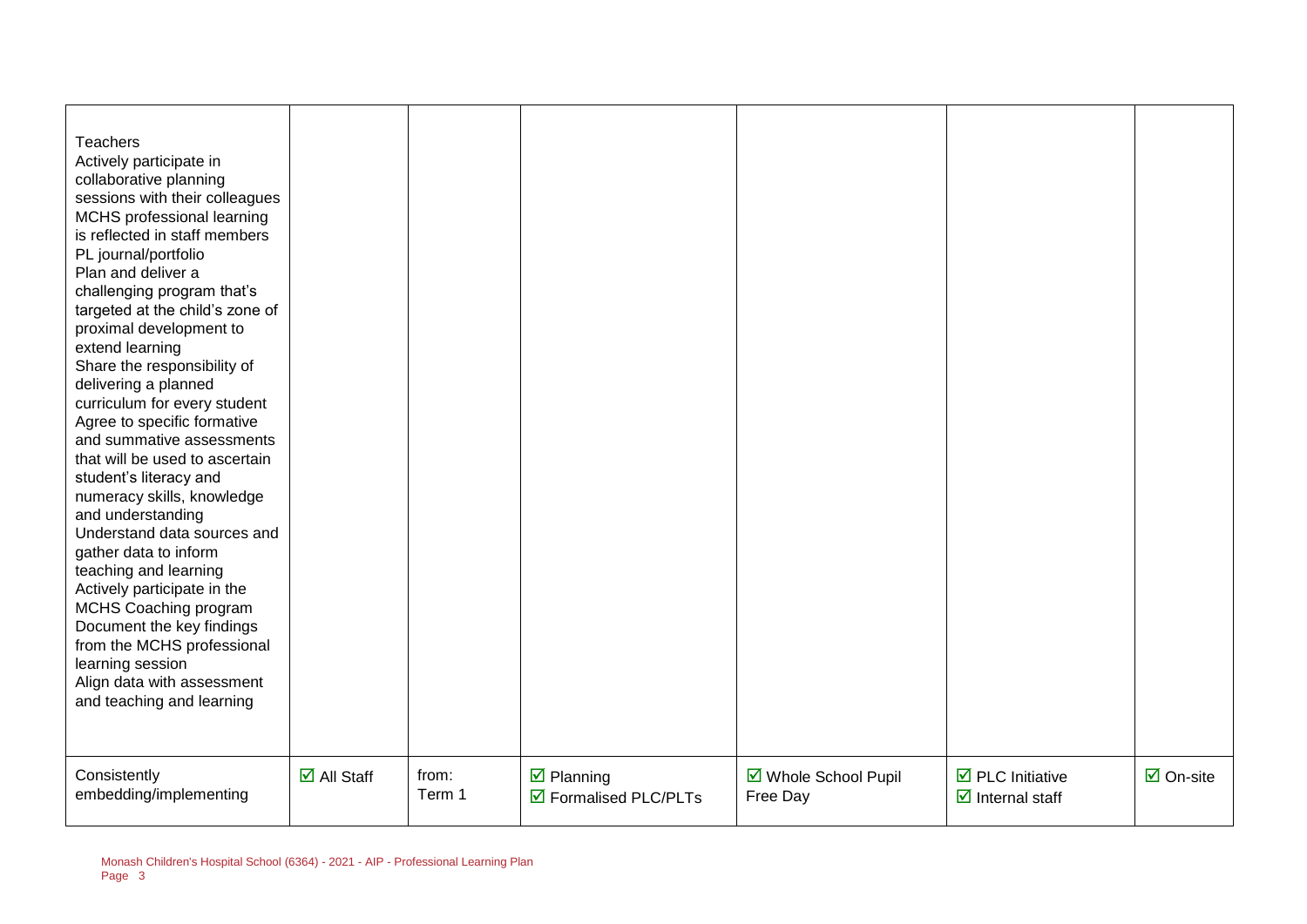| RRRR program across<br><b>MCHS</b><br><b>Timetable RRRR sessions</b><br>across MCHS (Stepping<br>Stones, Oasis, General<br>Wards, Butterfly and ARC)<br>teaching student's self-<br>regulation skills<br>PL to develop staff<br>confidence in explicit<br>teaching of RRRR<br>Coaching and mentoring of<br>staff in selecting and<br>delivering responsive and<br>effective RRRR sessions<br>Staff engage in Professional                                                                                                                                                                                     | to:<br>Term 4 | $\boxtimes$ Student voice, including<br>input and feedback | ☑ Formal School Meeting /<br>Internal Professional<br>Learning Sessions<br>☑ PLC/PLT Meeting | $\triangleright$ Learning Specialist<br>$\overline{\mathbf{y}}$ Departmental<br>resources<br><b>RRRR</b><br>$\triangleright$ Practice Principles<br>for Excellence in<br>Teaching and Learning<br>☑ Pedagogical Model<br>$\overline{\boxtimes}$ High Impact<br><b>Teaching Strategies</b><br>(HITS) |  |
|---------------------------------------------------------------------------------------------------------------------------------------------------------------------------------------------------------------------------------------------------------------------------------------------------------------------------------------------------------------------------------------------------------------------------------------------------------------------------------------------------------------------------------------------------------------------------------------------------------------|---------------|------------------------------------------------------------|----------------------------------------------------------------------------------------------|-----------------------------------------------------------------------------------------------------------------------------------------------------------------------------------------------------------------------------------------------------------------------------------------------------|--|
| Development to build their<br>understanding of managing<br>challenging behaviours,<br>engagement practices and<br>creating an inclusive school,<br>possibly with the completion<br>of a DET inclusion modules<br>aligned with PDP's<br>Upskilling of staff through PL<br>in trauma informed practice<br>Supporting students' schools<br>to provide reasonable<br>adjustments to ensure all<br>children can access quality<br>learning/education through<br>information on conditions,<br>implications on learning<br>Strengthen links and<br>collaborate with<br>multidisciplinary teams<br>(Oasis, SS, VPRS, |               |                                                            |                                                                                              |                                                                                                                                                                                                                                                                                                     |  |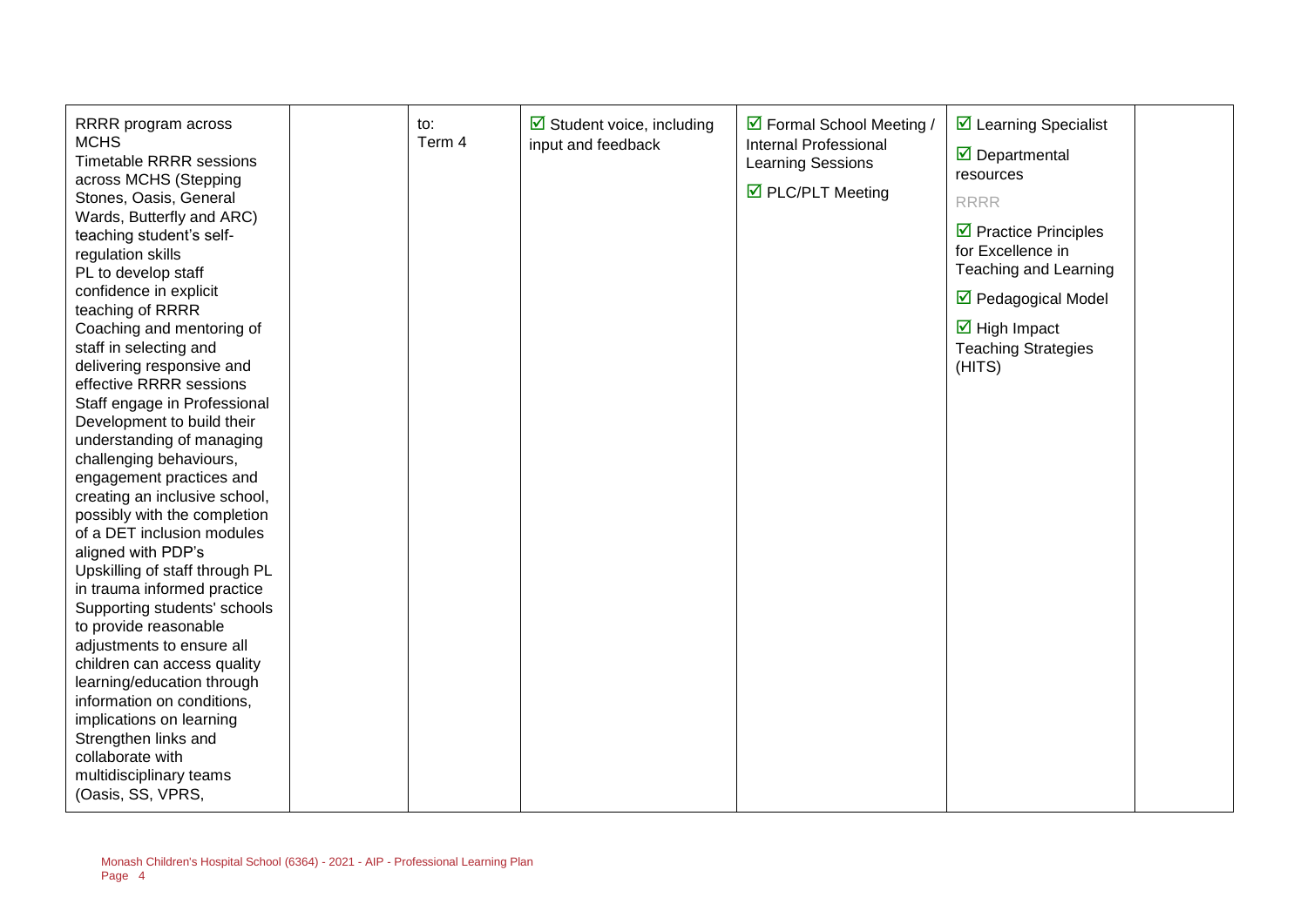| Outpatients) to develop the<br>delivery of RRRR<br>Students are actively involved<br>in the development of GTKY<br>sheets to inform teaching and<br>learning goals - clear link and<br>flow (GTKY - learning map -<br>learning goal- learning tasks<br>- feedback/reflection)<br>Establishment of a MCHS<br>SRC - a random selection of<br>students every 3 weeks to<br>meet with Principal and<br>Leading Teacher of<br>Wellbeing<br>SFG are involved in<br>analysing the student surveys<br>SFG policy and guidelines<br>developed<br>Youth Ambassador position<br>to be a School Council<br><b>Community Representative</b><br>Evaluation of student surveys<br>to improve practice<br>Development of parent<br>survey<br>Students are actively involved<br>in development of an annual<br>school yearbook/term<br>newsletters<br>Students/families/community<br>assist in the creation of<br>documents and events that<br>celebrate students<br>work/achievements and<br>showcase MCHS |  |  |  |
|--------------------------------------------------------------------------------------------------------------------------------------------------------------------------------------------------------------------------------------------------------------------------------------------------------------------------------------------------------------------------------------------------------------------------------------------------------------------------------------------------------------------------------------------------------------------------------------------------------------------------------------------------------------------------------------------------------------------------------------------------------------------------------------------------------------------------------------------------------------------------------------------------------------------------------------------------------------------------------------------|--|--|--|
|                                                                                                                                                                                                                                                                                                                                                                                                                                                                                                                                                                                                                                                                                                                                                                                                                                                                                                                                                                                            |  |  |  |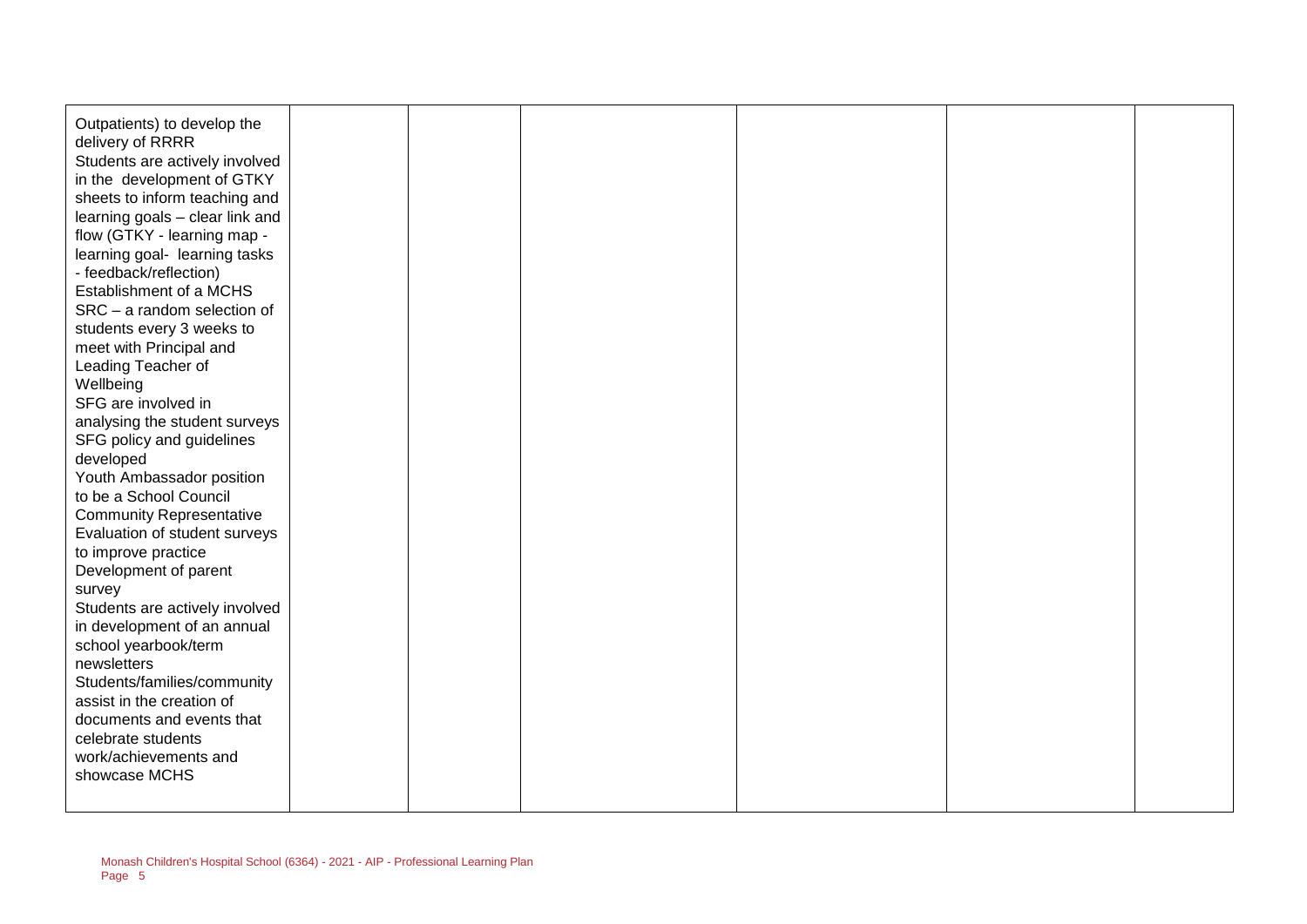| Plan and deliver RTS<br><b>Professional Learning</b><br>sessions<br>Develop school-wide agreed<br>RTS procedures and<br>processes<br>Provide information sessions<br>around alternative education<br>pathways and transitions<br>Train staff member/s through<br>the DET Transition and<br>Pathways learning program<br>Two staff members will<br>participate in the DET<br>Careers postgraduate<br>Certificate course.<br>Further refine the database<br>that captures the Outreach<br>information/data about<br>education support that is | $\triangleright$ Leadership<br>Team | from:<br>Term 1<br>to:<br>Term 4 | $\overline{\mathbf{y}}$ Planning<br>$\overline{\mathbf{M}}$ Formalised PLC/PLTs<br>$\boxtimes$ Student voice, including<br>input and feedback | $\triangledown$ Professional Practice<br>Day<br>☑ Formal School Meeting /<br><b>Internal Professional</b><br><b>Learning Sessions</b><br>☑ PLC/PLT Meeting | $\triangleright$ Teaching partners<br>$\overline{\mathbf{d}}$ Internal staff<br>☑ Learning Specialist<br>$\overline{\mathbf{M}}$ External consultants<br><b>ELMHS Colleagues</b><br>psychologists/<br>psychiatrists<br>$\triangleright$ Practice Principles<br>for Excellence in<br>Teaching and Learning<br>☑ Pedagogical Model | $\overline{\mathsf{M}}$ On-site |
|---------------------------------------------------------------------------------------------------------------------------------------------------------------------------------------------------------------------------------------------------------------------------------------------------------------------------------------------------------------------------------------------------------------------------------------------------------------------------------------------------------------------------------------------|-------------------------------------|----------------------------------|-----------------------------------------------------------------------------------------------------------------------------------------------|------------------------------------------------------------------------------------------------------------------------------------------------------------|----------------------------------------------------------------------------------------------------------------------------------------------------------------------------------------------------------------------------------------------------------------------------------------------------------------------------------|---------------------------------|
| student management system.<br>Complete staff surveys<br>regarding the relevant RTS<br>professional learning<br>sessions<br>Design a systems survey for<br>the ELMHS members to<br>complete in relation to the<br>education provision provided<br>by MCHS<br>Create clear and concise role<br>descriptions for MCHS staff<br>Development of<br>strategies/toolkit to help                                                                                                                                                                    |                                     |                                  |                                                                                                                                               |                                                                                                                                                            |                                                                                                                                                                                                                                                                                                                                  |                                 |